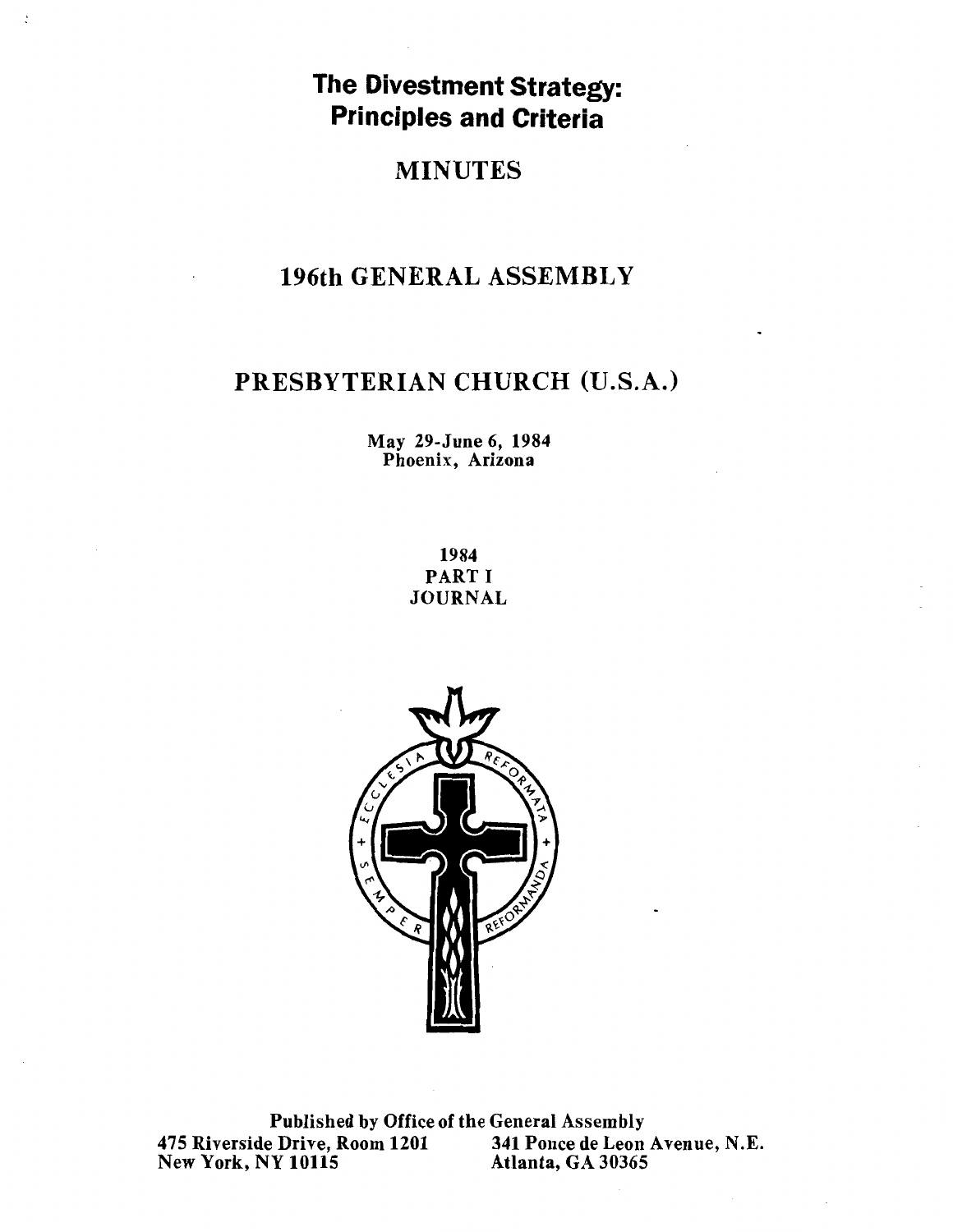to the General Assembly Council and (directed] that the General Assembly Council be informed that the Mission Council's Committee on Mission Responsibiiity Through Investment is prepared to complete the report. *(Minutes, 1983,* Part 1, p. 207.)

#### 25.193

*Response:* The.study is being conducted by the Committee on Mission Responsibility Through Investment (MRTI). Since MRTI (NY) and MRTI (Atlanta) began operating together, the General Assembly Mission Board also has been involved in this study. The work has been organized in two stages, with previous General Assembly approval. The first stage is an analy- ·sis of divestment as a general strategy in the socially responsible management of the church's funds, with recommended principles and criteria for approaching any divestment proposal.

#### 25.194

Based on principles and criteria, when adopted by the General Assembly, MRTI will evaluate the possibility of divestment related to South Africa and prepare a specific divestment proposal, if appropriate. Upon authorization by the General Assembly Council, such a proposal would be referred to the church's ·investing agencies for analysis and testing and to other agencies for comment. Following this process, MRTI will prepare its report and recommendations to the General Assembly Council, which will in turn shape its final report and recommendations to the 197th General Assembly (1985) on "the possibility of divesting of stock in corporations that do business in the Republic of South Africa."

25.195

Therefore, the General Assembly Council and the General Assembly Mission Board recommends that the 196th.General Assembly (1984):

25.196

1. Adopt and use "Divestment Strategy: Principles and Criteria" (25.199-.210);

25.197

2. Urge its adoption and use by sessions, presbyteries, synods, and church-related institutions:

25.198

3. Receive the study "Divestment Strategy: The Ethical and Institutional Context," as mandated by the 193rd General Assembly (1981) of the United Presbyterian Church and reaffirmed by the 195th General Assembly (1983) of the Presbyterian Church (U.S.A.), and order it to be printed in the Minutes; and urge its study, along with "Principles and Criteria," by other governing bodies, congregations, and church--related institutions.

# The Divestment Strategy.: Principles and Criteria

# 25.199

The Presbyterian Church (U.S.A.) faces the responsibility for investing assets accumulated over many years. Such investment holdings function in two ways in relation to the mission of the church. First, they are a source of income for the support of mission. program and institutional objectives.

# B. *Referral: Study of Divestment*

25.192 [For Assembly action, see pages 58, 59.] The 193rd General Assembly (1981) of the United Presbyterian Church directed the General Assembly Mission Council to:

study the possibility of divestment of stock in corporations that do business in the Republic of South Africa, to inform owns stock of this study, and to report the results of this study to the 195th General Assembly (1983). (Minutes, . UPCUSA, 1981, Part I, p. 252.)

The 195th General Assembly (1983) of the Presbyterian Church (U.S.A.) reassigned the request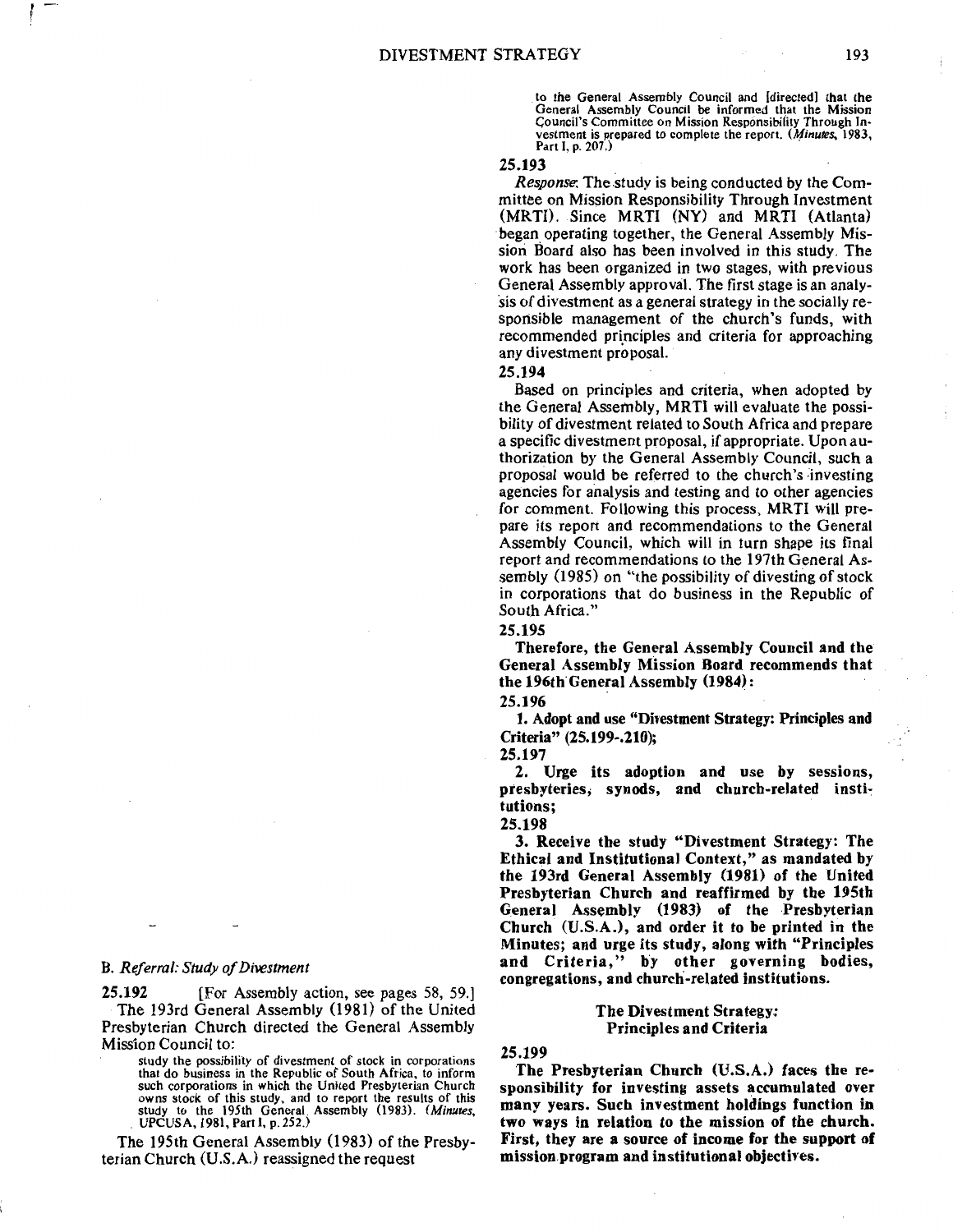Second, investment holdings represent power and influence for pursuing mission objectives of the church directly.

# 25.200'

For well over a decade, the Presbyterian Church through General Assembly action· has had definite policies and guidelines for fulfilling. the second investment function described. These policies and guidelines set forth the biblical and theological bases for this form of mission involvement. (See *Minutes*, UPCUSA, 1971, pp. 596;,629, and *Minutes,* PCUS, 1976, pp. 513-518.) The terms "social responsibility in investment" and "mission responsibility through investment'' were used most often to describe these efforts in both the United Presbyterian Church and the Presbyterian Church in the United States. It has been the Reformed tradition's bias toward pragmatic involvement in the world that allowed for church investments in the first place and then for the attempt at responsible investment. The theology of mission extends the concept of stewardship into society and insists that the full influence and impact of church investment be seen in the larger social context, with motivation beyond financial gain, important as that is.

25.201

The means of administering the investment activity of the church is known as trusteeship. While those who function as trustees are elected by and accountable to the bodies they serve, their responsibilities are also defined by civil law and thereby linked to the larger society. Thus, trusteeship within the church reflects both the particular purposes of the Christian community and the fiduciary responsibilities, legal requirements, and specific terms of trust that govern trustees.

# 25.202

In this context, divestment of holdings in a partictlar firm or class of firms is both part of the normal management of funds and potentially an occasion for Christian witness to God's call for justice and the renewal of society. Considered below and in the study on which these principles and criteria are based, divestment refers specifically to divestment as a means for social witness and engagement. The imperatives of the gospel demand that we weigh the church's involvement in a particular investment with the church's engagement in the larger society. In some cases, trustee responsibility may make divestment difficult, if not impossible, within conventionally understood legal limits. Especially in light of our Reformed heritage of transforming involvement, however, the possibility of divestment will require careful deliberation.

25.203

These principles and the following criteria are intended to guide those governing bodies and their agencies making recommendations concerning divestment. These criteria are further intended to serve as an aid to trustees of related institutions and organizations throughout the church: 25.204

1. The issue on which divestment is proposed

should be one reflecting central aspects of the faith. 25.205

2. The issue on which divestment is proposed should be one that the church has addressed by a variety of educational and action efforts, such as:

-correspondence with companies

-discussion with company managers and directors

-statements, questions, and shareholder resolutions at stockholder meetings, and

-legal action against companies.

25.206

3. The analysis supporting the proposed action:

a. should be clearly grounded in the church's confession and unambiguously present in the social policy of the General Assembly;

b. should clearly define the behavior and stance of the corporate entities whose policies or practices are at issue; and

c. should- state the ends sought through divestment.

25.207

4. The decision should be taken after consultation with the ecumenical community, whenever possible. The implementation of a divestment action should ordinarily be in solidarity with other Christian bodies.

25.208

25.211

5. Efforts should be made to examine the probable effects and consequences of the action with affected communities, particularly Presbyterians. · 25.209

6. The proposed action should be sufficiently precise that the effect of its application can be evaluated. 25.210

7. Any proposed divestment action should include provision for:

a. informing appropriate church constituencies;

b. giving appropriate public visibility to the action;

c. engaging other governing bodies and members in advocacy for the ends that prompt the divestment;

d. giving pastoral care to those directly affected.

THE DIVESTMENT STRATEGY: ETHICAL AND INSTITUTIONAL CONTEXT (STUDY PAPER)

# *Outline*

I. *Ethical Decision in a Corporate Context* 

A. Intentional Ethical Decision

B. The Structure of Corporate Ethical Decision

II. *Investment: The Context for Consideration of Divestment* 

A. The Nature of Investment Funds

B. The Dual Function of Investment

C. Factors in the Administration of the Church's **Investments**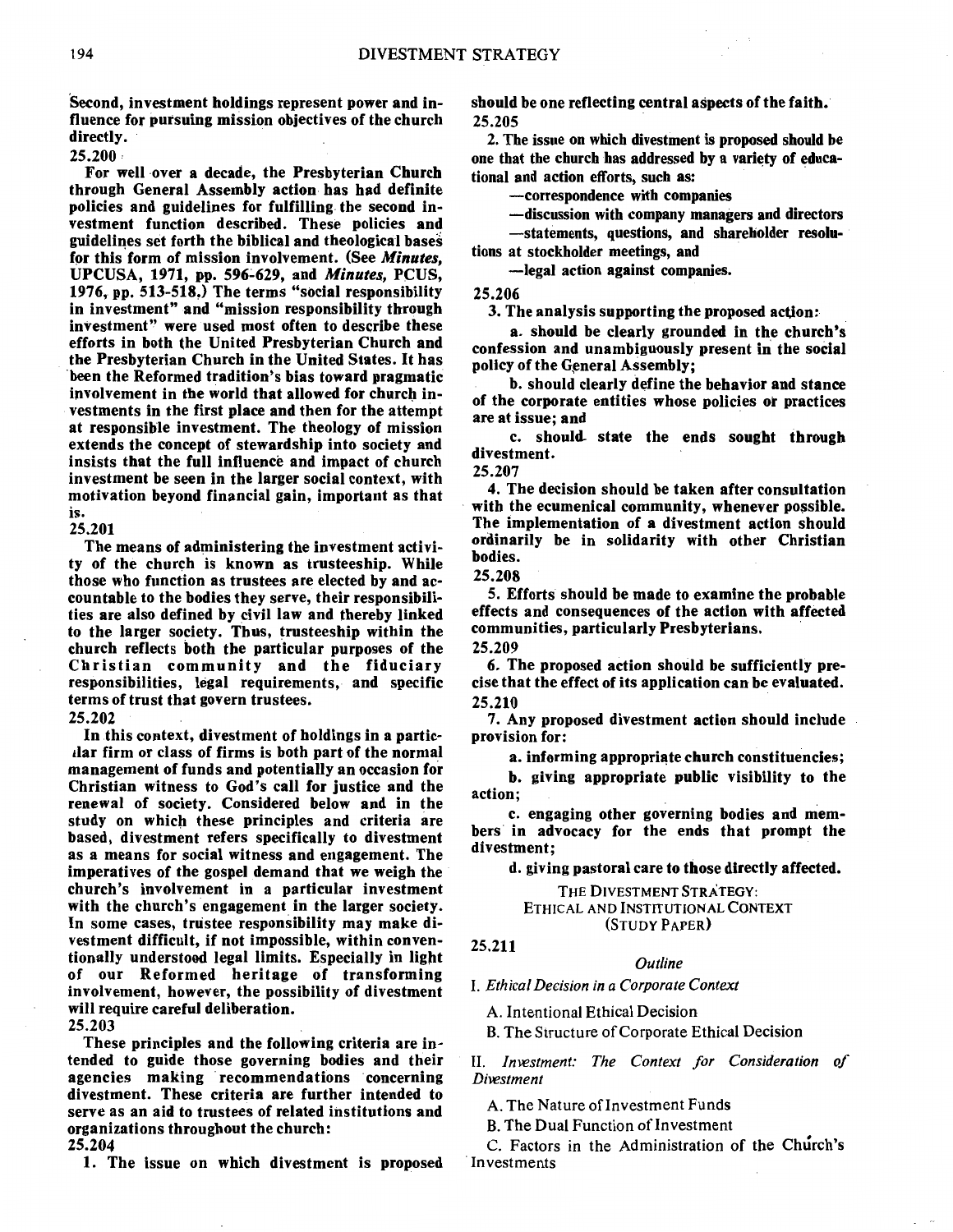1. Trusteeship

2. Structural Dynamics and Constraints in Investment Activity

3. Where Trustee Responsibility and Community Objectives Meet

4. Policy and Strategy for Administering Invest-· ments as Instruments of Mission

# III. *Divestment as an Ethical Strategy*

A. Definition of Divestment

B. Theological Context for Divestment Consideration

1. Stewardship

2. Vocation in the World: Societal Engagement and Transformation

3. The Ecumenical Context of \he Church's Life and Action

4. The Broader Trusteeship

IV. *Institutional and Programmatic Factors in Divestment* 

A. Precedents

B. Investment Management Issues

C. Questions of Consequences

\*\*\*\*\*\*\*\*\*\*\*\*\*\*\*\*\*\*\*\*\*\*\*\*\*\*\*\*\*\*\*\*\*\*\*\*\*\*\*\*\*\*\*\*\*\*\*\*\*\*\*

I. *Ethical DeCision in a Corporate Context* 

#### A. *Intentional Ethical Decision*

# 25.212

All acts embody values and reflect a sense of what is necessary, appropriate, or right in the given context. This is as true for corporate bodies and institutions as it is for individuals. Most "decisions" to act are made without conscious reflection. Experience and instinct validate particular acts as "right" without any real sense of conflict or tension. That is, they are unconsciously perceived as consistent with the "character" of the person or body, with the values and commitments that have been formed and the purposes or consequences that are sought.

# 25.213

From time to time, however, pressure to decide and act leads either a person or a corporate body to reflect consciously and intentionally on the course to be chosen. The ethical structure of decision and action is not different in such situations, but the decision itself is obviously perceived to be more difficult. Some or all of the factors that are calculated unconsciously most of the time signal us that an unusual degree of ambiguiiy, tension, conflict, or risk is present.

# 25.214

Briefly, we think deliberately about the values we hold, the commitments we make, the purposes we seek, and the consequences we will accept-when we are faced with the need to decide and act.on important matters, when values are in conflict, in the face of ambiguity or tension, when one desirable purpose seems incompatible with the pursuit of another, when the risks and consequences are actually or potentially

serious. This is true both for individuals and for corporate bodies, but there are structural differences in intentional ethical decision between the two. This assertion may seem self-evident but a brief discussion of some of these differences is in order, since our frame of reference is a potential corporate decision of the church.

# B. *The Structure of Corporate Ethical DeCision*

#### 25.215

Corporate bodies like the church are internally pluralistic, regardless of how monolithic their character, motivation, and purpose may sometimes seem to outsiders. It may be theoretically possible for a group to exist in which each and every individual member has identical values and commitments, symmetrical goals and priorities, common judgment about strategy and timing and compromise, along with equal willingness to accept risk and sacrifice. If so, such a group could (and would) decide and act (unanimously) as a single individual would. In reality, however, a corporate body is a collection of individuals and more or less formal subgroups with varied values, priorities, interests, willingness to act in the face of risk, and senses of timing and tactics. In all of these areas, as well as in opinions about appropriate tradeoffs and how much should be expended for this or that objective, judgments will vary-sometimes slightly and subtly, sometimes seriously and substantively.

# 25.216

These variations assume special significance for a corporate body when it is faced with the need to decide and act . on a particularly ambiguous and serious matter-one that has the characteristics noted above. We ordinarily refer to such matters as "controversial" for obvious and appropriate reasons. The process of decision in such matters is "political" in a way that a decision made by individuals is not, since a group is a "polis." The corporate "actor" must define some acceptable compromise value or goal, mediating the collection of plural values and objectives held within the body. The actual or potential consequences of the action under consideration must be calculated for a diverse set of constituencies within the body, whose perception of the consequences will be shaped by differing experiences, status, needs, and interests. Thus, tradeoffs and cost-benefit analyses cannot be made simply in terms of the external effects of the action; they must be negotiated internally as well. The members of the body will not be equal in their vulnerability to the negative consequences of action; they do not have equal accountability for institutional consequences of action; and they do not have identical authority or responsibility within the body.

# 25.217

A few brief illustrations will illuminate the significance of these diversities as they affect the political process of'decision in a corporate body. Women and members of racial-ethnic groups will generally feel a greater commitment to AAEEO policies and plans than is felt generally by white male clergy. Corporate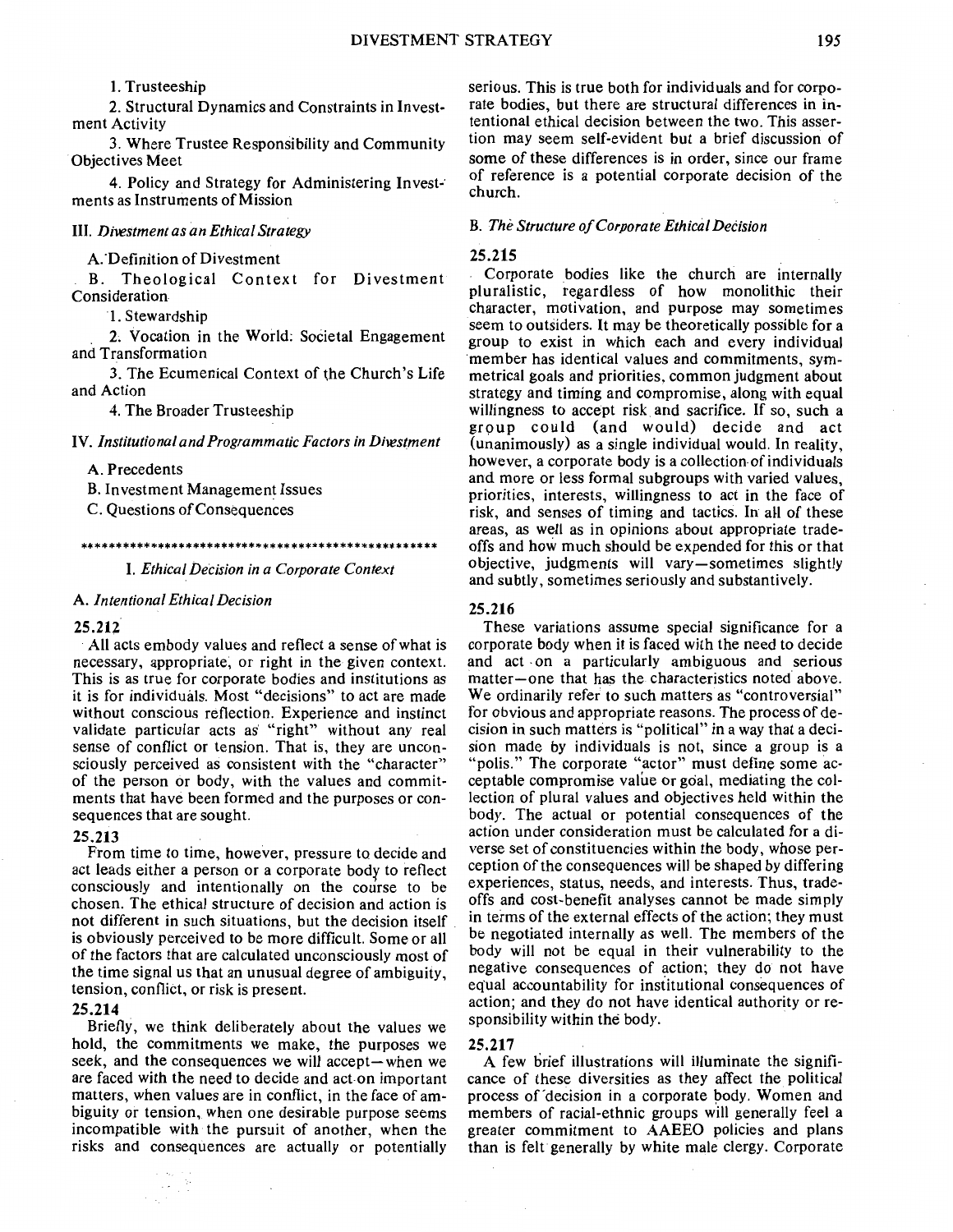executives may view the Nestle boycott as an ill-timed and counterproductive tactic in light of the potential effect. Mothers of small children are likely to have a different view of the seriousness of the problem of infant formula abuse. The consequences of the decision to· move a manufacturing plant from one city to another will undoubtedly seem different to the Presbyterian pastor whose community is devastated and the Presbyterian corporate executive in a distant city under mandate to cut operating costs. And the trustees of the church's pension funds, with responsibility to manage those funds for the benefit of future retirees, may well have a different view of acceptable risk in investing those funds than church members not a part of .the Pension Plan.

#### 25.218

On the surface, such differences might appear to paralyze a corporate body faced with the need to decide and act on any "controversial" matter. They do not, of course, because the body has agreed on some acceptable process for deciding and acting in the midst of its tensions and diversities. These "rules for making decisions" are one of the important structural elements in corporate ethical decision that differentiate it from individual decision. In a corporate body the . "legitimacy" of any decision rests partly, sometimes heavily, on the issue of whether the decision was "properly" made. Were the rules known? Were they followed? Was the group making the decision authorized to do so? Were the politics and procedures open and fair? And so on. These are not necessarily nitpicking questions arising from people to whom process· is more important than substance. They may well refleet a sense that in the necessary process of mediating conflicting interests and purposes within a pluralistic corporate body, procedural legitimacy is itself an important ethical issue.

# II. *Investment: The Context/or Consideration of Divestment*

#### A. *The Nature of Investment Funds*

#### 25.219

The corporate community known as the Presbyterian Church (U.S.A.) holds well over a billion dollars in invested funds. These are not an aspect of our life as an "institution" distinct from our life as a community of faith. They are in fact an embodiment of the community's life and commitment-past, present, and future. The funds are classified in the following general ways:

# 25.220

1.. Funds held by the pension boards, augmented continuously by payments, for the benefit of present and future retirees.

# 25.221

2. Funds from bequests or gifts, past and present,· the return from which is to support the program of the church. These funds are subject to designation by those who have given them:

-some are designated for the support of particular programs or institutions or specific areas of mission work;

-some are restricted as to the placement of the investment;

-some are given for "the work of the church" generally.

#### 25.222

3. Funds given to provide guaranteed annuities to persons or their heirs, with a specific beneficiary to receive the remainder after the annuity contract is.<br>fulfilled.

fulfilled. . . 25.223

Legally, the· acceptance of all these funds creates a contract. Assurances are given; conditions are accepted; commitments are made. The terms of these contracts are specified and protected· by civil law and the funds are managed by trustees, whose function is also prescribed and regulated by civil law as well as ecclesiastical authority. We will return shortly to the discussion of trusteeship and other factors in the administration of invested funds.

25.224

Theologically, as we have noted, investment funds constitute a particular embodiment of the life and commitment of the community. They are an expression of community stewardship over time, through which resources possessed by individuals are given back to the continuing service. of God's purposes. They are a sign and embodiment of the community's commitment to mission in the world, in both particular and general ways. They are a concrete guarantee of the community's covenant responsibility to those who have ser.ved it professionally.<br>25.225

25.225  $\sim$ 

Investment funds are also a symbol of the historical faith of our particular community. Through investment activity we witness to ourselves and others that we are a living and continuing community, that worldly institutional forms and activities are carriers of spiritual reality, and that involvement with the engagement in the historical structure of the human political economy is valid and appropriate for our Reformed religious community.

#### 25.226

Finally, invested funds represent a unique corporate resource of power and influence. Investment brings a certain ownership stake in enterprises that have great significance for persons and for the social order. Investment automatically puts the corporate church in possession of defined access to those. enterprises and of defined rights to influence their policies and activities. The exercise of such access and rights is part of the stewardship of the church-the commitment to use the power and influence given to it for God's purposes of justice and reconciliation in the world.

# B. *The Dual Function of Investment*

#### 25.227

Investment holdings function in two different ways in relation to the church's objectives. First, they are a source of income for the support of the mission or institutional objectives of the church. Such a purpose clearly seeks maximum sustainable financial· return and preservation of the capital base within generally ac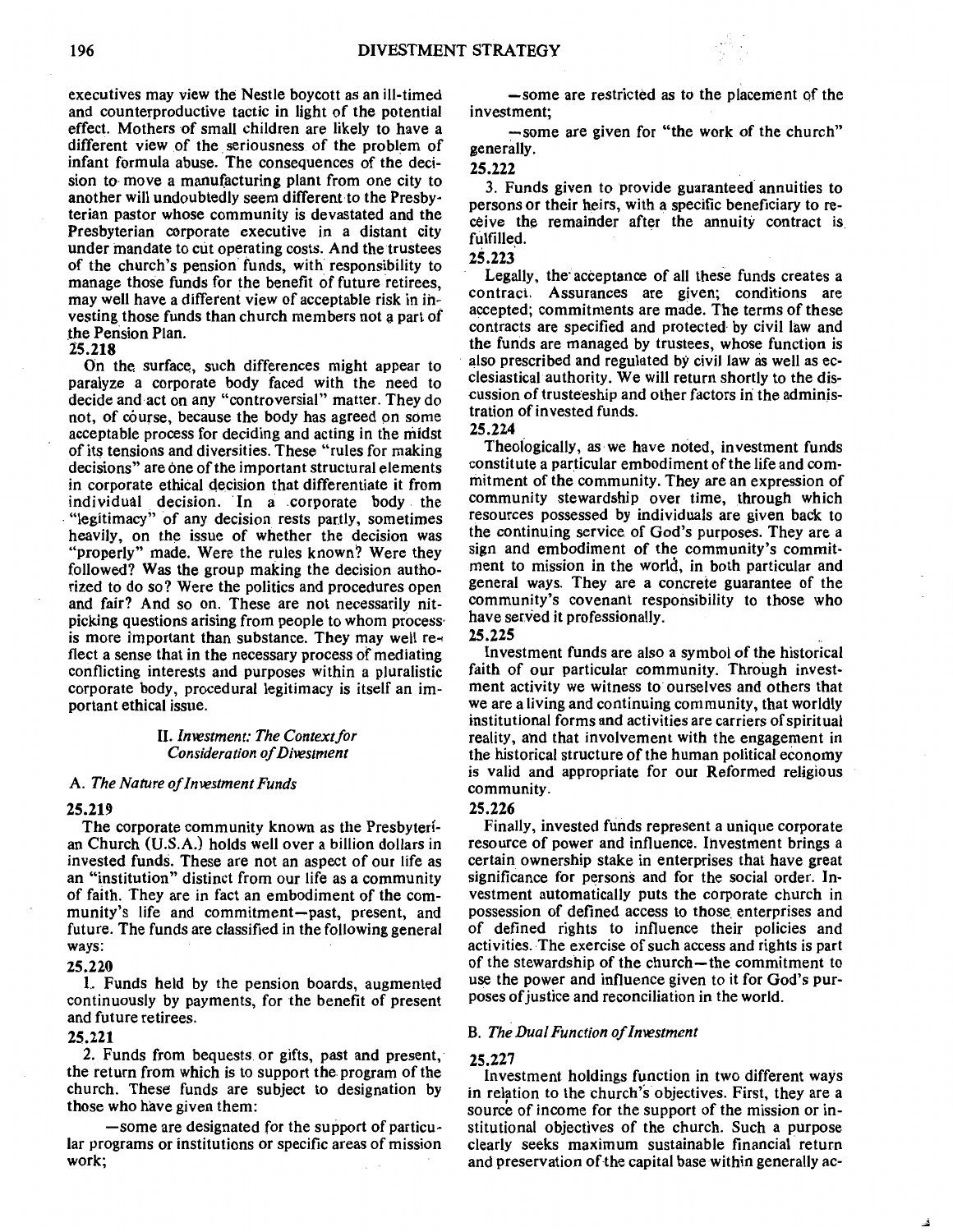cepted restraints (we should not knowingly invest directly in enterprises whose purposes are fundamentally inimical to the church's basic values, no matter how secure or profitable such investment might be).

# 25.228

Second, investment holdings are in themselves a resource, an instrument for pursuing mission objectives of the church directly. As we have noted, investments represent a certain degree of power and influence; they bring access and rights with regard to other social institutions. So also selective placement of investment funds can support enterprises engaged in endeavors that the church finds especially worthy but which may not be particularly secure or profitable. The exercise of shareholder rights allows the church to seek changes in the policies and practices of the corpo- . rations in which it invests. And the decision to bar investment or to divest holdings not only witnesses to the clash between the values of the church and those of the listed corporations but can also influence the activities of those corporations, particularly when such actions are taken in concert with many other church or institutional investors. Thus, investments function through the intentional exercise of their power and influence to support the nonmonetary objectives of the church, as well as through the income they provide.

# 25.229

There is clearly a potential for tension between these two functions of investment. The persons, purposes, or institutions that are the designated beneficiaries of the income from investments will almost in variably have a strong interest in the first function, maximum return, since it translates directly to increased pension apportionments or larger operating income for generally underfunded mission projects. Others may be more willing to sacrifice some monetary return in order to support directly an immediate mission objective, such as economic development among the poorest of the poor in the Third World or a minority community enterprise in the United States.

# 25.230

Other points of tension can arise. The urgency of present witness and mission needs may conflict with future covenant commitments. Managers of pension fund investments, who must project and plan for meeting contractual commitments a half century or more away, are particularly and appropriately sensitive to this tension. There is also a potential for tension in the fact that needs change from time to time as do definitions of mission strategy. Bequests given and designations made· must be honored, even if they provide large sums of money for needs that have become small while new needs have emerged for which no funds are available.

# 25.231

개가 좋. 

In short, the management of the church's investments is neither simple nor tension-free, though obviously important. We turn now to a brief discussion of some of the factors that affect the administration of investment in and for the corporate church.

C. *Factors in the Administration of the Church's Investments* 

1. Trusteeship

# 25.232

The method for administering the investment activity of the church is known as trusteeship. Though those who function as trustees are elected by and accountable to the body they serve, their function and responsibilities are also defined by civil law, as we noted. They are thus accountable to the larger society for the exercise of their trust as well.

# 25.233

The responsibility of trustees regarding the use of income from investment is determined by the terms of trust in each gift or bequest, not simply by decision of either the trustees or the institution they serve. It is their legal and institutional duty to see that all provisions are honored, whether they govern investment of principal or distribution of income. The trustees are guardians of the community's interests and agents of its objectives, but in a very particular way. Once the community accepts a bequest or gift for investment, it forfeits much of its future corporate control over it-the conditions and purposes are set for all time in theory, though the law allows for modifications under certain circumstances. So the trustee, in a very real sense, sometimes serves the community by standing. against its occasional desires to alter contracts previously made. This particular exercise of trusteeship has been more prominent as the church has sought to implement social responsibility through investment activity and is misunderstood by some who feel that trustees should serve primarily to implement the contemporary objectives of the body. So trustees function within a particular tension: They are subject to external restraints (law and contract) but also to the internal expectations of the body they serve.

# 25.234

It is important that we understand the full dimensions of this "guardian" function of trusteeship, however. It is not simply the assertion of external legal restraint against the objectives of the body. It serves a very significant internal function within the body as well. Trusteeship is a reminder to the church that the body is a continuing, living community. Those who have gone before and the bequests and commitments they have made are, in a very real sense, present and vital parts of the community. And those of us who are present' members of the community are assured, through the community's trustees, that the commitments and bequests we make will be recognized and continued in the future life of the community. Just as the congregation's property does not fully belong only to those who now worship in it but also to those who have built and worshiped in the past and will build and worship in the future, so it is with the community's investments.

2. Structural Dynamics and Constraints in Investment Activity

#### 25.235

As trustees of congregations, church agencies, and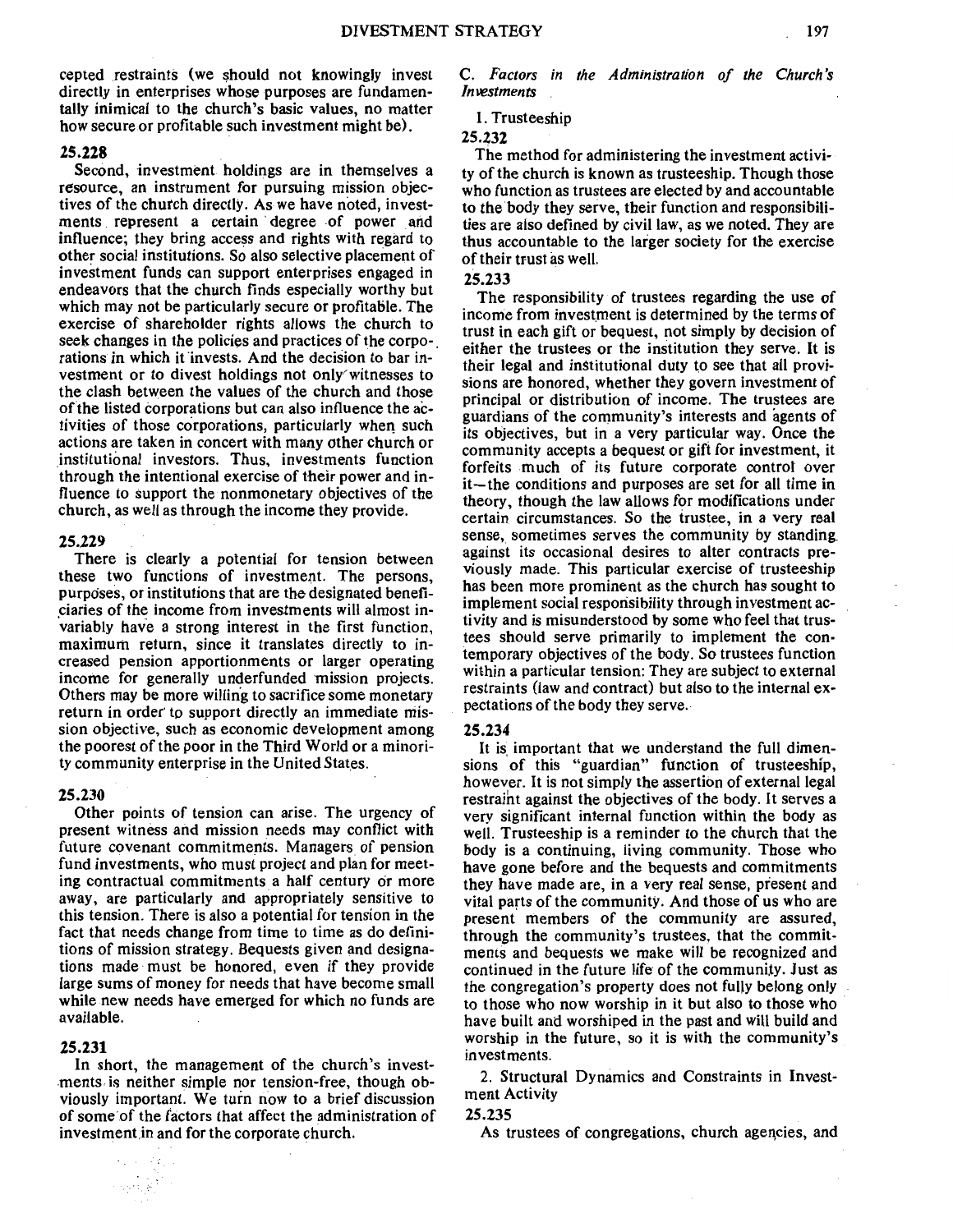related organizations manage investment funds, they must make decisions within the same market dynamics that affect any other investor. All investments entail some degree of risk-economic cycles come and go; companies prosper and falter, sometimes through poor management or through changes in technology or demand; interest rates rise and fall; and industries or regions develop or decay. These variables and the search for an optimal combination of security and return lead to the following general strategic considerations.

# 25.236

a. Diversification-Some funds will be invested in equity stocks, some in bonds, some in notes, some in real estate, etc. Within each class, the investments will be distributed among a number of sectors (manufacturing, utilities, communications, services, transportation, pharmaceuticals, retailers, etc.). And within each sector the investments will be distributed among a number of different companies and regions.

# 25.237

Diversification is perhaps the most important element in investment strategy. Though the number of potential investments seems bewilderingly large, the investment manager is comforted by the diverse possibilities for spreading the risk. Any approach that intentionally narrows the investment universe, the number of options that can be considered in seeking diversification, thus leads to some anxiety.

# 25.238

b. *Timing-Conditions* change as we have noted. Investment managers want to take advantage of those changes, to buy low and sell high, in the common parlance. Thus, liquidity, the ability to change from one form of investment to another quickly without loss, is important. Real estate may not be quickly . convertible; cash is. Maturity is another important timing consideration. The purchase of a large number of 6 percent utility bonds that would mature in 40 years may have looked good in 1953; but if the principal was needed to pay pensions in the early 1980's when interest rates hit 20 percent, the timing was unfortunate.

# 25.239

c. *Flexibility-Just* as there are a variety of investment objectives, so there are a variety of investment strategies. When a high and predictable level of income is needed immediately, bonds and certificates and stocks with a history of sustained dividend yield are attractive. When present income can be less in order to seek higher future values through capital appreciation, growth stocks are sought. Investment managers use these and other options in shifting patterns, attempting to match strategies with changing conditions and changing objectives. In the midst of sometimes rapidly changing circumstances, this requires the flexibility to take decisive and speedy action.

# 25.240

d. *Constraints-*There are also internal limits on the possibilities for diversification, timing, and flexibility. Some of these are legal as we have noted. Some are specified by the terms of certain bequests, stipulating that the funds must remain invested in the stock of a particular corporation. Some arise from the character of the community and its values (i.e. the long-standing barrier to investment in companies known principally for their activity in relation to gambling, tobacco, alcohol, or munitions). Some are self~imposed, the automatic consequence of chosen investment strategies, such as a decision that .a certain amount of income must be available during the first six months of the year in order to meet cash flow needs. And some constraints arise from policy decisions of the church, such as the one proscribing investment in a number of corporations related to military production.

# 25.241

3. Where Trustee Responsibility and Community Objectives Meet

The illustration just above indicates that trustee discretion in· managing the invested funds of the church community may be influenced by policy decisions of the General Assembly.

#### 25.242

Trustees are primarily responsible for seeing that the capital sum of a gift or bequest is not intentionally diminished or liquidated (unless the terms· of trust permit it) and that an acceptable level of income is maintained and used for the purposes specified. Even a directive of the General Assembly must recognize those responsibilities. The placement of investment, however-the choice of the specific companies or assets to be invested in-is discretionary, except in those relatively· rare instances where placement is specified by the donor. Though placement choices are discretionary, they are not capricious. Investment managers seek to select particular investments whose combination of security and performance will keep risk within acceptable limits and contribute appropriately to overall portfolio objectives. This is, of course, a judgment about "investment quality."

# 25.243

In practice, investment managers seek an overall rate of return that is the average for all particular investments. Within the portfolio (the complete list of investments held at a particular time) some will perform better than anticipated, others worse. Some investments will be sold at a handsome gain, others will be disposed of at a loss. Some bonds will yield 14 percent, others 8 percent. And so on. "Adverse effect on the investment portfolio" does not mean that a particular stock yields less than another or performs below expectation. That is usual and expected. It means that a particular holding is so far from the average that it will lower the yield significantly.

# 25.244

We have also noted that there are a very large number of potential investment placements, of which only a small percentage is ever actually held at a given time. And those that are held are constantly changing through the operation of the diversification, timing, and flexibility requirements. Thus, companies A, B, and C may be held; but as a matter of fact, companies X, Y, and Z might be just as appropriate to the investment strategy and just as consistent with the responsibility of the trustee.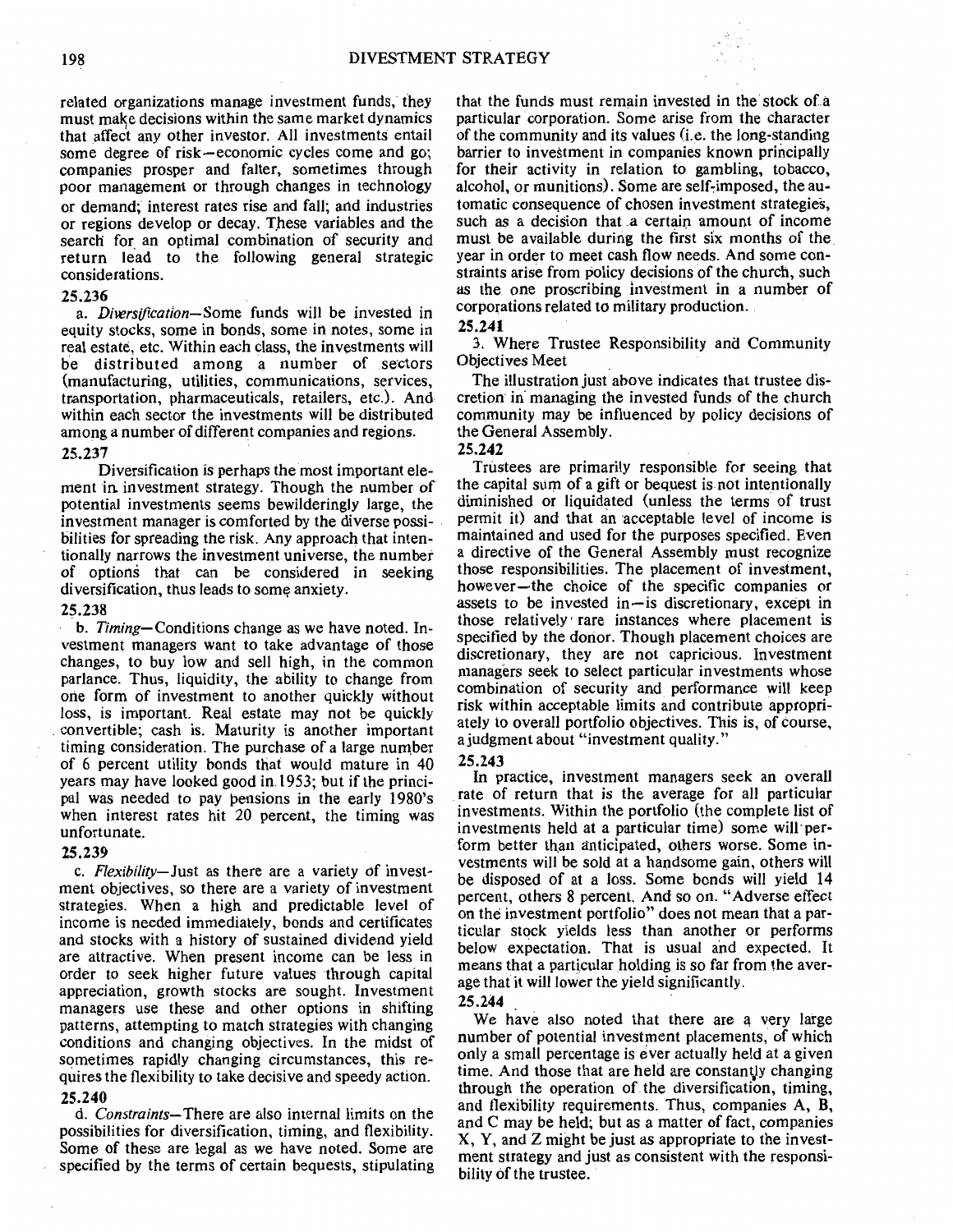# 25.245

Thus, the church community might say, "We wish to purchase stock in P company because it is doing an outstanding job of hiring and promoting women and racial-ethnic minority persons." An examination reveals that P stock will not adversely affect investment performance. There is no reason for the trustees not to authorize the purchase. The same logic, of course, applies if the church community wishes to recommend that holdings in certain companies be barred or sold.

# 25.246

It is on this frontier of placement choices that trustee responsibility and the nonmonetary larger objectives ·of the church meet. The frontier is not a clear line, since "investment quality" and "adverse effect" can never be precisely known in advance. In seeking such objectives, the larger church community cannot simply displace the trustee function. Neither can the . trustee arbitrarily resist the efforts of the larger community to express its character and purposes in this aspect of its life. Such constraints on placement, then, should arise out of a common and cooperative search that evaluates each case and seeks those choices that are faithful to both trustee responsibility and community objectives.

4. Policy and Strategy for Administering Investments as Instruments of Mission

# 25.247

For over a decade, the Presbyterian Church has had, through General Assembly action, definite policy and guidelines for fulfilling the second investment function described earlier-using their access and power directly to achieve nonmonetary objectives. The terms "social responsibility in investment" and "mission responsibility through investment" are used most often to describe these efforts. Briefly, General Assembly policy and guidelines assert that investment activity is not simply a means of securing money for mission but also constitutes a stewardship responsibility that the church can and should exercise appropriately in mission, seeking to further its objectives for a better social order. Instrumentalities in which investment managers join with mission managers were created to implement this approach.

# 25.248

The following methods are available to the church in the administration of the mission responsibility through investment policy:

# 25.249

a. Written inquiry and correspondence with companies in which stock is held.

# 25.250

b. Face-to-face discussion with company managers and directors.

#### 25.251

c. Statements or questions in annual stockholder meetings.

#### 25.252

d. Shareholder resolutions seeking change in company policy or practice. 'The shareholder resolution has been the most visible church strategy for exercising mission responsibility through investment, though it invariably rests on a base of activity described in  $a, b$ ,

and *c* just above. The shareholder resolution is clearly tied to ownership, whether of one or a million shares. The resolution implicitly values the fact of ownership and its guarantee of access into the decision-making process of a given ftrm. It acknowledges responsibility for the activity and governance of the enterprise and accepts a certain. degree of identification with it. The resolution may seek to point the company in a new or more resp'onsible direction; it may seek the reform or abandonment of particular policy or practice. In either case, the church stands within the corporation, engaged in a genuine effort at reforming participation in its internal affairs.

#### 25.253

Candor requires the acknowledgment that shareholder influence is generally restricted by the proxy machinery and the corporate ethos. The access of shareholders is regulated by the Securities and Exchange Commission, which in 1983 tightened the rules governing shareholder proposals. These rule changes will have a further restrictive effect on the ability of concerned shareholders to present their positions within corporations. In spite of this and the prescribed language of resolutions, by which shareholders can only "request" or "suggest," not "direct," the Board of Directors, the shareholder. resolution continues to represent a vehicle of engagement and a potential, however small, for effecting corporate change.

#### 25.254

e. Legal action against companies in which stock is held.

# 25.255

f. Intentional purchase of stock to support an enterprise or create a shareholder position for further action (a through e above).

#### 25.256

g. Exclusion of some classes of investment from consideration. For the· purpose of this paper, exclusion means that investment in a certain class of enterprise will not be considered. The nature of the enterprise is judged to be fundamentally and irretrievably incompatible with the nature and purpose of the church, i.e., alcohol, tobacco, or nuclear warhead production.

# 25.257

h. Proscription of purchase of specific stocks not already held. For purposes of this paper, proscription means that a stock that would otherwise be considered for investment will be avoided because of some particular policy or practice that could be remedied. The assumption behind proscription is that should the policy or practice be reformed, the proscription would be removed. In fact, proscription may well be adopted in the hope of speeding the remedy.

#### 25.258

i. Divestment of stocks held and proscription of future purchase.

## III. *Diw:stment as an Ethical Strategy*

#### A. *Definition of Divestment*

#### 25.259

Divestment means that stock already held will be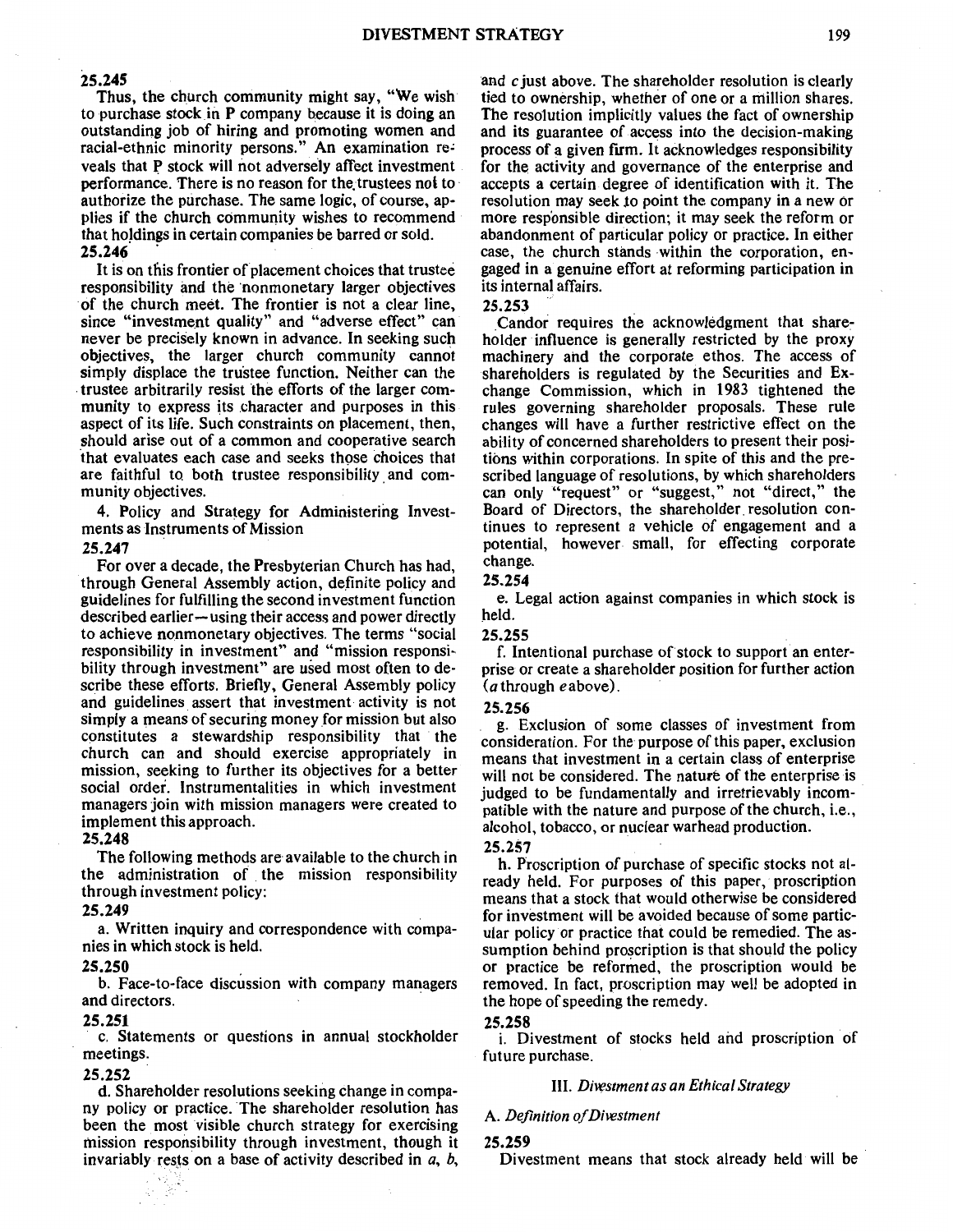disposed of because of social criteria considerations. Divestment may be undertaken for a variety of reasons. A company whose securities were originally chosen because of positive social return may become less attractive because of diminished efforts; company policy or practice may be juqged so unjust or negative in social effect, and so impervious to change from within, that the church simply cannot hold it any longer. Divestment can be undertaken as part of a concerted effort to focus persuasion and pressure in the hope of producing changes. In any event, divestment is ordinarily contemplated only after persistent shareholder effort to persuade the company to change. A divestment action is, of course, then linked to proscription-further purchases will be avoided as long as the condition persists.

# 25.260

Since stock is continuously being bought and sold, any act of selling could technically be called divestment. And since a great many stocks will be excluded from purchase consideration because of poor performance, high risk, and other investment quality judgments, they might technically be called proscribed. We use the term here to describe judgments that are made on the basis of nonmonetary objectives or motivations, however.

#### 25.261

For the purpose of this paper, then, *divestment* is a conscious decision to dispose of any current financial stake in an enterprise or class of enterprise because of . policy or practice in regard to a social issue and to prohibit future stake so long as the offending situation holds. It is not appropriate to speak of "divestment" in relation to securities that would not be purchased or would have been sold anyway because they were illegal, inimical to the fundamental values of the investor, outside the chosen investment strategy, or because they failed the economic tests of risk or return.

# 25.262

There is a clear similarity between the boycott and divestment with its subsequent proscription. Divestment can be seen as a "boycott" on investment rather than on products or services, and an investor can be seen as a "consumer" as well as part owner and beneficiary. The boycott is primarily a strategy for those "outside" a corporation who wish to affect it. Though it may be linked with other forms of persuasion (letters, dialogue, personal interventions, legal redress, demonstrations, etc.), the boycott does not involve an "inside" role in corporate decision-making. When agencies of the church determined not to convene meetings in states that had not passed the Equal Rights Amendment, for example, they put themselves outside the entities involved. Divestment, then, is an intentional decision to move "outside," into the location of the boycotter. After a decade of Presbyterian involvement in boycotts, the General Assembly Mission Council of the United Presbyterian Church prepared an analysis of boycott policy and strategy, which was received by the 191st General Assembly (1979). This analysis seems relevant in a consideration of divestment, thus, brief excerpts are cited here:

Consumer spending (or investment placement) is the result of free choice in our society. One can choose to buy or not to buy, to patronize one purveyor of services or another. The decisions often involve economic considerations, but some-<br>times involve moral judgments as well. "Trustworthiness,"<br>"reputation for integrity," "commitment to the community" will sometimes weigh more heavily than price alone.

In short, it seems "natural" to us that our consumer decisions should be shaped by our beliefs, should translate or be sign" of those beliefs in the world of commerce. Christians understand this in terms of stewardship, our responsibility to use possessions as witness to and in service of the Lord of the Church and the world.

For ... Presbyterians, should the pursuit of social justice be one of the values or commitments to be pursued in concert and intentionally through recommendations for consumer and intentionally through recommendations for consumer<br>boycotts or selective patronage? Tradition, faith, and polity all say "yes." "The promotion of social righteousness" is one<br>of the great ends of the church .... To exclude that value of the great ends of the church  $\dots$  To exclude that value from the list of commitments that should shape economic decisions would be a selective severing of the tie between faith and action and would be theologically ·indefensible. (Parentheses added) *(Minutes,* UPCUSA, 1979, page 253.)

# 25.263

Finally, then, divestment and the refusal to purchase an ownership share in an enterprise can focus attention on the fundamental nature of the enterprise as well as its activity. Unlike the shareholder resolution, which implicitly accepts some identification of the company's basic interests with those of the church, divestment publicly repudiates that identification. The shareholder resolution argues for what is seen as the long-term best interest of "our company;" the divesting institution asserts that its own interests· require disassociation from the company. The church in effect states "our nature and commitments are such that we can no longer be identified with you, even for purposes of attempted reform." As noted, this makes the character and purpose of the enterprise an issue. It also draws attention to the basic character and purpose of the divestor-the church. And that question of the nature of the divesting body leads directly to theological considerations.

# B. *Theological Context for Divestment Consideration*

# 1. Stewardship

#### 25.264

The church is, of course, a corporate body in society with a particular character. The basis on which it is formed arises from faith; it understands its activity and objectives with reference to values and ends for individuals and for society that arise from a transcendent power and purpose.

#### 25.265

Presbyterians have defined their understanding of character and purpose in relation to action in the world-to social involvement-continually throughout their history in a number of different ways. A 1972 study on "The Church's Responsibility in Society: Biblical-Theological Foundation for Social Involvement" characterized the church in three ways: As a confessional body united to witness to God's reconciling love; as a Reformed body, sinful and yet working to transform itself and other sinful structures around it; and as a connectional body, one church ordered in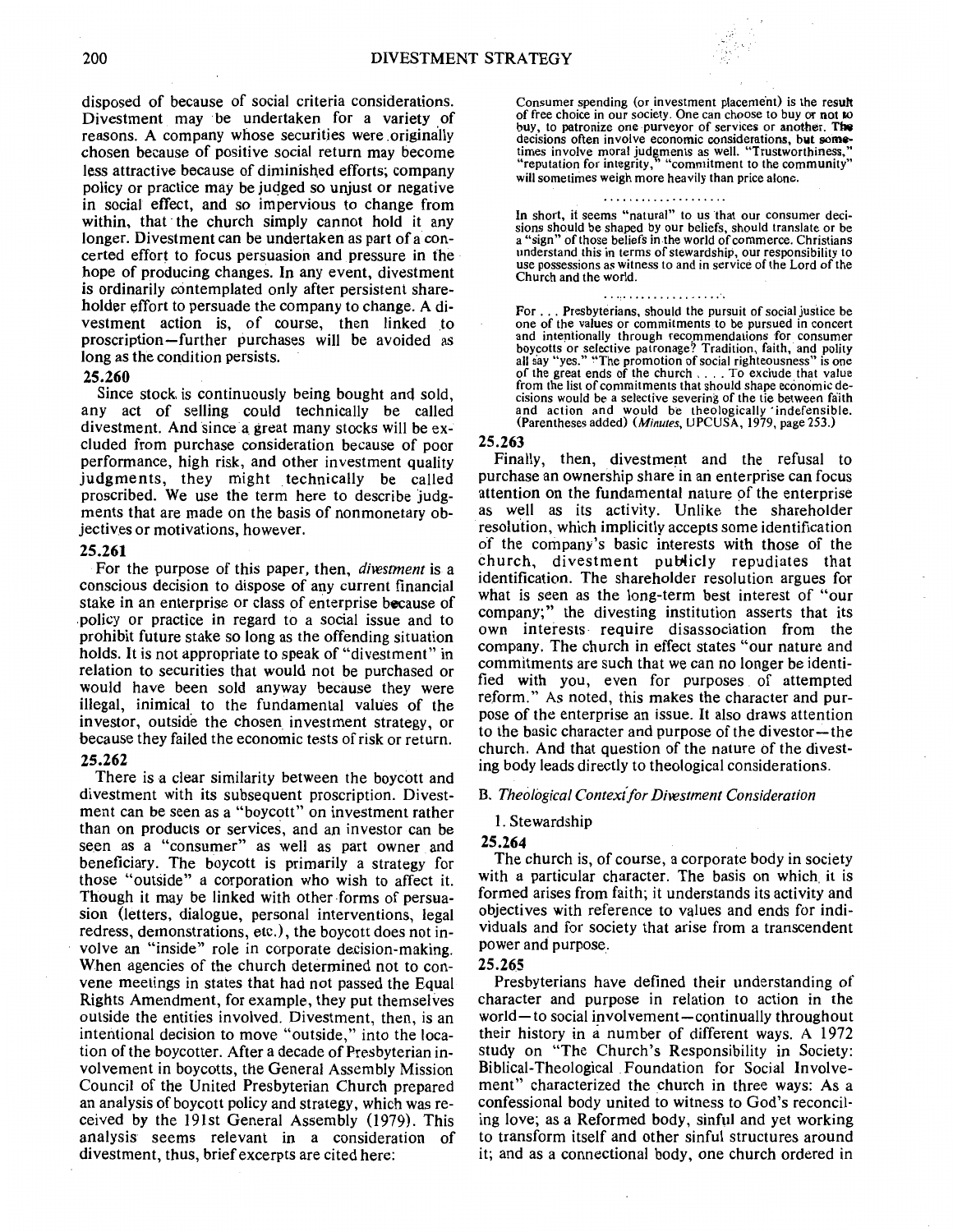and through representatives and united in its mission. That report discussed the biblical-theological theme of reconciliation, then recently restated in the Confession Of 1967, **which** guided the church in its struggle to love God in the midst of idolatry and capitulation to the "principalities and powers" that rule our age. Taking the ministry of Jesus as providing both substance and shape to our own, the report concluded that in order to be faithful to the work of God in all of its grace and judgment, the church needs to act with both integrity and power. Its life and obedience are to provide example and symbol and are also meant to\_ have effect. Faithful actions by the church will meet the suggested criteria of appropriateness, timeliness or urgency, balance, and manageability.

# 25.266

In the area of investments, as in all other areas of its mission and life, the church has understood that faithfulness demands that investments must reflect moral imperatives and the fundamental commitments of the church. Thus it is that the specific concern for the church's mission responsibility through investment is termed "a matter· of stewardship" in the basic theological rationale. The church's stewardship of its investments involves a concern both for their financial value and for their witness value, or their importance as a sign of what the church stands for, what the church participates in, and what the church can do to advance the area of God's rule in the world.

2. Vocation in the World-Societal Engagement and Transformation ·

#### 25.267

One of the key themes of stewardship in the Presbyterian tradition has been commitment to participation in the world. God calls believers and the church to a vocation of service within the orders and structures of the common life. This vocation of service includes two distinctive but normally complementary emphases: faithfulness, which is clear witness to the values derived from faith; and effectiveness, which is the concrete realization of desired ends. In many instances, the two work together. They often, however, seem to be in tension and are even seen by some to be alternatives. Effectiveness, "getting things done," in an ambiguous world involves compromise and settling for the attainable rather than the ideal. Most Presbyterians will agree that the search for the better is a mark of faithfulness and also that clear and unambiguous witness, the refusal to settle for what seems attainable, is often effective. Thus, the two are seen as two dimensions of a single commitment-receiving different emphasis on different occasions.

# 25.268

The tension is sometimes described as between purity and pragmatism, though these terms should not be understood as synonyms for faithfulness and effectiveness. The purity-pragmatism tension signals a new set of theological questions: essentially those of "separation from the world" and "participation in the world." Though the issues are complex, they reflect

two different faith poles. One is the conviction that the world is dominated by sin and that engagement with its life therefore inevitably means compromise with sin (living by its "pragmatic" code), which Christians musi seek to avoid, since they are called to purity. The second is reflected in the Reformed tradition, which acknowledges the pervasiveness of sin in the world, yet sees the world as ultimately under the more powerful domination of God's purpose. The vocation to serve God is the realization that final purpose is more powerful than the search for purity:

#### 25.269

Thus purity seeks perfection. Following a clear strand of biblical testimony, it seeks to "come out from among them and be separate," "to keep pure and unspotted from the world," to "be therefore perfect as your heavenly Father is perfect." This approach has powerful appeal, particularly given the mandate to model in the world a community in covenant with God.

# 25.270

Presbyterians appreciate these paired motifs of perfection and separation. But they also have appreciation of the flawed character of life in history that makes it impossible to be perfect in a sinful world-even in the church. Looking to equally powerful themes of biblical testimony- "let justice roll down like waters," "inasmuch as you did it to one of the least of these," "I have come to proclaim release to the captives" - they have a lively sense of calling that mandates participation in sinful structures to seek their reformation.

#### 25.271

Perfection and separation, while important, are not the final measure. They must be held in tension with faithfulness and effectiveness, whieh may involve compromise for the gaining of some important proximate goal. Thus, Reformed churches have sought to be in the world, not withdrawn from it\*to serve the perfect purpose of God in less than perfect structures in order to change them, not to live apart in communities of holiness. The church as a community has not sought isolation but engagement.

# 25.272

The tension between engagement and withdrawal, between pragmatism and purity, is a very important one in any consideration of divestment and merits fur- . ther analysis. Jack Stotts, President of McCormick Theological Seminary, has described these differences in commenting on the Presbyterian approach to investment responsibility, using the common sociological terminology of "church" and "sect" types:

In our case, this church is a social type that is engaged with the world, embraces engagement with the world in fact, and expects to shape the public order for well being and well doing within the world, as well as to shape the church itself. It expects to he intimately engaged with politics, economics and social life, and knows that involvement with sin will be necessary. Sin is seen as being evenly distributed, both in the church and in society. The church will be involvyd in legitimating, in judging, in shaping .... In contrast, a sect ·type of church organization withdraws from the world, lays absolute claims on its members or sees the gospel as laying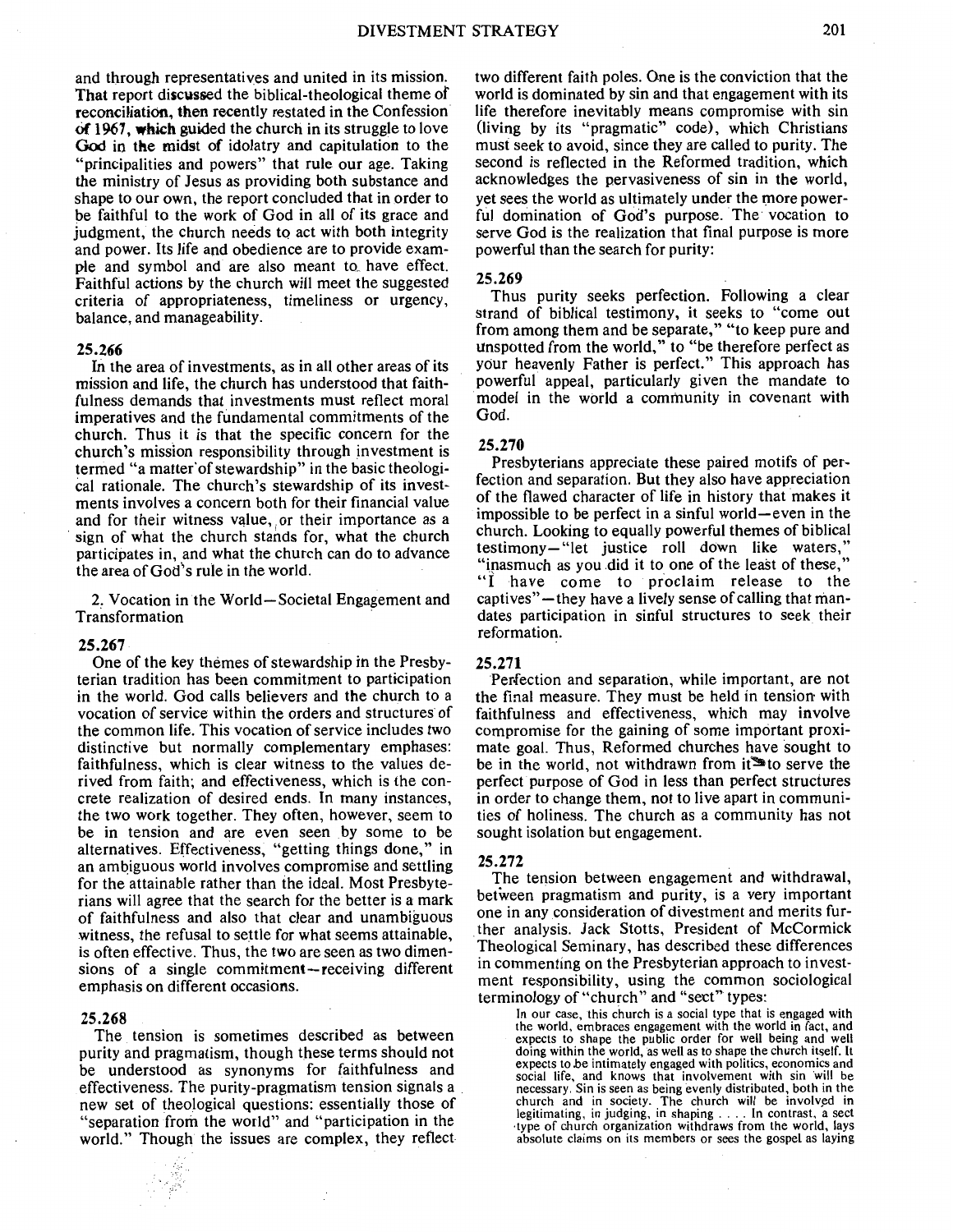absolute claims and sees the gospel as something that can be absolutely followed. The historic Peace Churches and the communal religious communities in America are examples of sect type organizations. The world is seen as passing away, and these are forms of a pure church or body of believers.

# 25.273

Dr. Stotts goes on to distinguish between the two types of ethics that follow from the church-sect distinction. In terms that come from Max Weber, these are an "ethic of responsibility" and an "ethic of purity." The first is an ethic that acknowledges the need for compromise to work with the less-than perfect and to seek limited objectives. In a sense it is a utilitarian ethic, though one that acknowledges boundaries—the points beyond which further effort is futile, counterproductive, or morally inappropriate.

# 25.274

The second of these ethics emphasizes the need for purity rather than compromise, faithfulness rather than effectiveness, witness rather than results. The church, in this view, should not participate in evil and is not responsible for trying to make things come out right.

# 25.275

While churches in the Reformed tradition are of the "church" type, practicing an ethic of responsibility in worldly engagement, both theology and practice recognize that pragmatic engagement has limits. In some instances, a strong witness is called for and nonpartici- . pation is justified as a particular form of engagement. We have marked certain areas as off-limits for investment, not because we thereby presume to establish or attain purity but because we believe the enterprises are fundamentally at odds with our values. Though we may hope that our witness and disapproval have some effect, such actions are not taken primarily because of hope for reform in the enterprise. We may also be acknowledging tacitly that stockholder status would not bring us any realistic opportunity for reform.

# 25.276

The issues of witness and effect are clearly highlighted in the question of potential divestment in regard to South Africa. The official policy of apartheid is fundamentally offensive to a Christian undertaking of life and society. Apartheid is the political and social manifestation of a theological heresy-a direct defiance of God's will for both human and social existence. The economic strength controlled by the white minority is a major element of its continued dominance, and the activity of corporations in which· the Presbyterian Church invests contributes to that strength. The church has tried for many years to effect change in the policies and practices of those corporations in efforts to produce change in South Africa, but the efforts have been largely ineffective. Do we divest as a witness that we can no longer justify participation where change is hopeless? Do we merely transfer the burden of our ownership to someone else, at no cost to ourselves? Would divestment, if taken in concert with others, have any effect on the corporations? Would it weaken the sinful power of the South African government? The search for responsible faithfulness in such a situation surely· calls for careful conscious consideration by the body.

# 25.2n

It has been the Reformed church's bias toward pragmatic involvement with the world that has allowed it to be an investor in the first place, and then for it to attempt responsible investment. This commitment insists that matters of the church's life as a community of believers are matters of justice for the world. The identity of the church is defined as mission-participation that is determined to establish community based on God's justice. The· theology of mission extends the concept of stewardship into society and insists that investments be used with full intentionality as a means of engagement in a larger context than any given firm. Thus, while some definitions of relatedness and community would value staying in a given firm and continuing to influence it positively, the church insists that its participation enhance the life of the larger community as well. The continuity, or the linkage between the two, must be not mere relatedness, but *just* relatedness. And the church's investment in justice may mean divestment from a given firm, from a given community.

# 25.278

The identity of the church is found in its commitment to faithful life and action, in investments as in other areas of its life. Divestment from a particular enterprise thus can be a means of effective participation and witness in the larger social enterprise of justice. By refusing to be a shareholder in an enterprise whose effect is negative to justice, the church may be acting to increase responsibility in economic life. At certain times, divestment may be an action of transforming effectiveness, and at those times the church must be free to act with both integrity and realism.

# 25.279

How can we know when the limits of engagement with a particular institution have been reached and faithful stewardship to a larger witness requires withdrawal? Where is the point at which further effort toward pragmatic reform becomes evasion of the call to unambiguous witness? There is no axiom or formula that will automatically yield the counsel of the Holy Spirit on this central question. We know simply that there is such a limit, such a point, that pragmatism must sometimes yield to purity and engagement to withdrawal. As the church is called from time to time to determine whether the point has been reached-relying on the knowledge and prayer of the community and the guidance of God-we· would do well to confess that such decisions are particularly difficult for a people so passionately committed to pragmatic engagement.

3. The Ecumenical Context of the Church's Life and Action·

# 25.280

The Presbyterian Church does not understand its community life as complete and contained within its own structures and membership. It knows itself to be an organic piece of a larger community-the ecumenical Christian church. That relationship is not mechanical, or as one member of a set of similar units, but is understood theologically as our essential nature,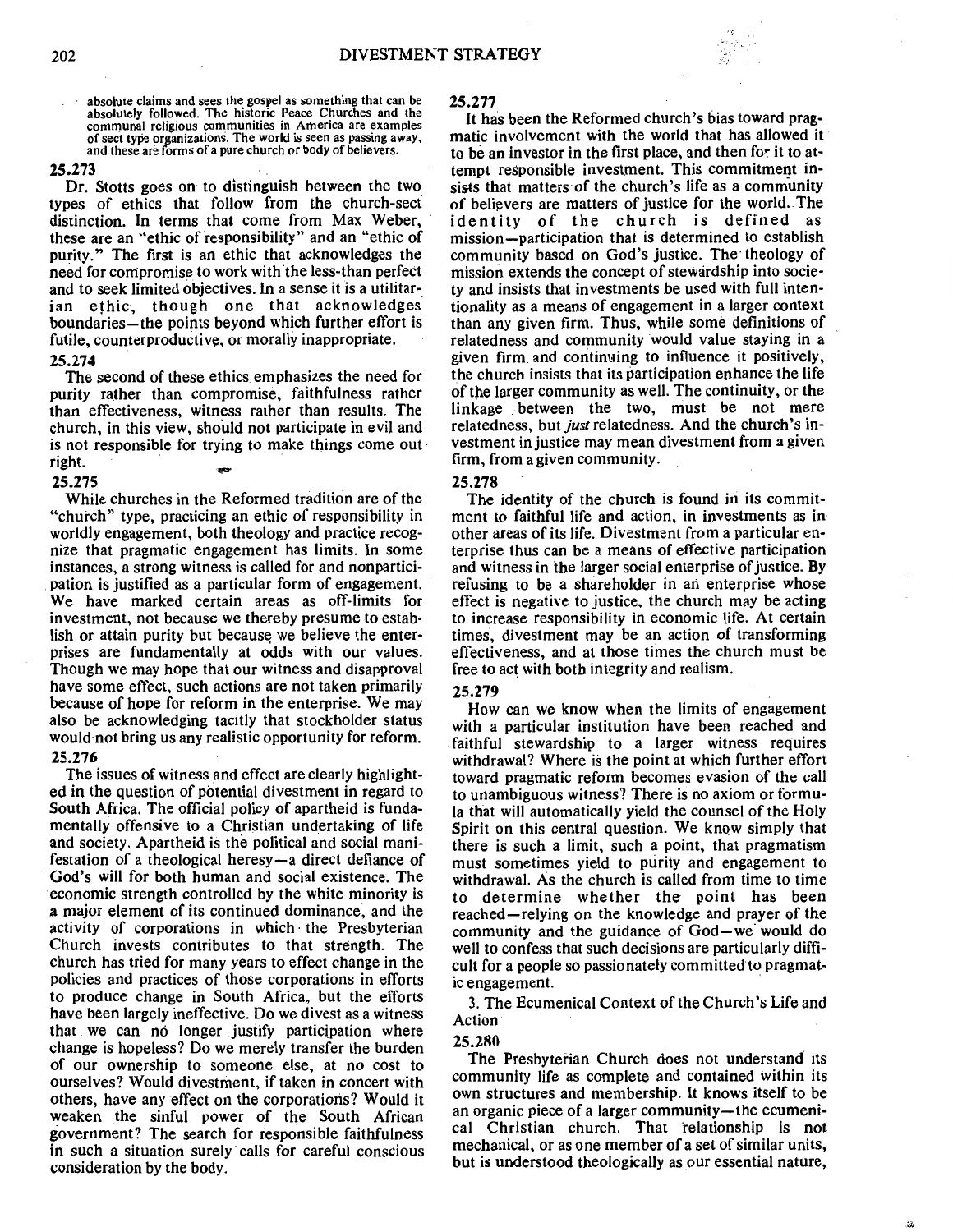vilal and substantive. As part of that body, the Presbyterian Church exists not only in the world community, but for it. Insofar as we are true to such understanding, every aspect of life and activity has its source and echo in the world Christian church; every aspect of life and activity is measured by its meaning and purpose in the larger human community.

# 25.281

We are thus accountable not only to the Lord of the church but also in a very real way to the varied members of the *oikos-*the household of faith and the communities of the world. What they intend and need and hope for should be heard and considered as we discuss the motivation and intended consequences of our life and witness. The meaning of justice and reconciliation and the relationship of our life and action to their realization in history must finally be both defined and validated for us through the substantive participation of others. This larger community context of decision and accountability is a fundamental theological dimension of our self-understanding.

#### 25.282

This theological understanding has dual relevance as we consider any investment-related issue. First, we recognize that the majority of churches in the world Christian community do not hold significant financial endowment and investments as we do. In many cases, poverty prevents such personal and institutional stewardship; in others, different investment vehicles are used. We have a special responsibility to manage this particular resource of the world Christian community on behalf of the whole. Second, the large economic institutions of this nation have great impact on the nations and peoples among whom these churches live and witness. Our witness and strategy toward these institutions, in engagement or disengagement, has enormous import for Christian sisters and brothers around the world. Part of the one body of Christ with them, we must somehow in such cases provide access and advocacy for their voices.

#### 25.283

This theological understanding of ecumenical participation and accountability is not currently translated into structure and procedure. The voices and votes of the "others" of the community are not heard and cast in our debates and decisions unless we make conscious provision for their inclusion. Thus, the definition of the full community within which standing to participate is granted and consequences must be calculated is an essential aspect of divestment-investment decisions. Who must be heard and counted and whose benefit and harm must be considered?

# 4. The Broader Trusteeship

.~.:-

# 25.284

In response to those questions, the church will recognize a community that is extended not only in space, throughout the world, but also in time, an accountability to those who have gone before and will come after. The corporate body must act as trustee and advocate for those whose voices otherwise would not be heard and whose interests otherwise would not be counted.

### 25.285

So finally, the concept of trusteeship as earlier discussed applies to the church as a community even more significantly than it does to the designated body within the community. The church is accountable to God for the terms of trust conveyed in the gift of the gospel and the mission of reconciliation and justice that is accepted with it. It is accountable also to the world and its people for faithful discharge of that trust. This broader trusteeship, in effect, defines the basic theological framework for divestment consideration as indeed it does for all decisions in the church. It controls and grounds all our limited trusteeships, which' must be both exercised and judged *by* fidelity to its covenant terms.

# IV. *Institutional and Practical Factors in Divestment Consideration*

#### A. *Precedents*

1. So-called sin stocks

# 25.286

Though divestment and proscription are unusual actions, they are not unprecedented. The earliest and most enduring experience of the Presbyterian Church is the traditional bar to investment in tobacco, liquor, and gambling stocks by the investing agencies of one or both of the predecessor denominations of the Presbyterian Church (U.S.A.). The barrier seems to have been erected in the days of the temperance and moral welfare movement. We do not have any way to assess the discussion that may have taken place as the decisions were made. We do not know if the initial application may have also required divestment, though it is clear that earlier attitudes and practices in the church regarding alcohol had been more accepting. It seems probable·that a combination of concern to avoid participation in evil and a desire to present a clear witness of the church's nature and character as they came to be identified with abstinence were basic to the original motivation. However, early General Assembly actions about patronage of Sunday movies and Sunday papers indicate a conviction that such action could have practical effect as well.

2. Mine Safety

#### 25.287

The strategy of divestment was employed by the United Presbyterian Church in relation to a specific corporation in the mid-1970's. After a mining disaster at the Brookside mine in Kentucky in 1974, where eighty-nine men were killed in a mine with a history of poor safety measures, a national campaign was begun to force the mine owner, the Duke Power Company, to improve working conditions. In light of the poor safety record and in conjunction with the actions of many other investor bodies, the church divested its holdings in Duke Power and pledged "to refrain from purchasing any Duke Power stock or bonds until the miners at Brookside are protected by an adequate contract." This was the first divestment action taken in the context of the formal mission responsibility through investment policy and the rationale was exclusively effect-oriented. By joining with others in highly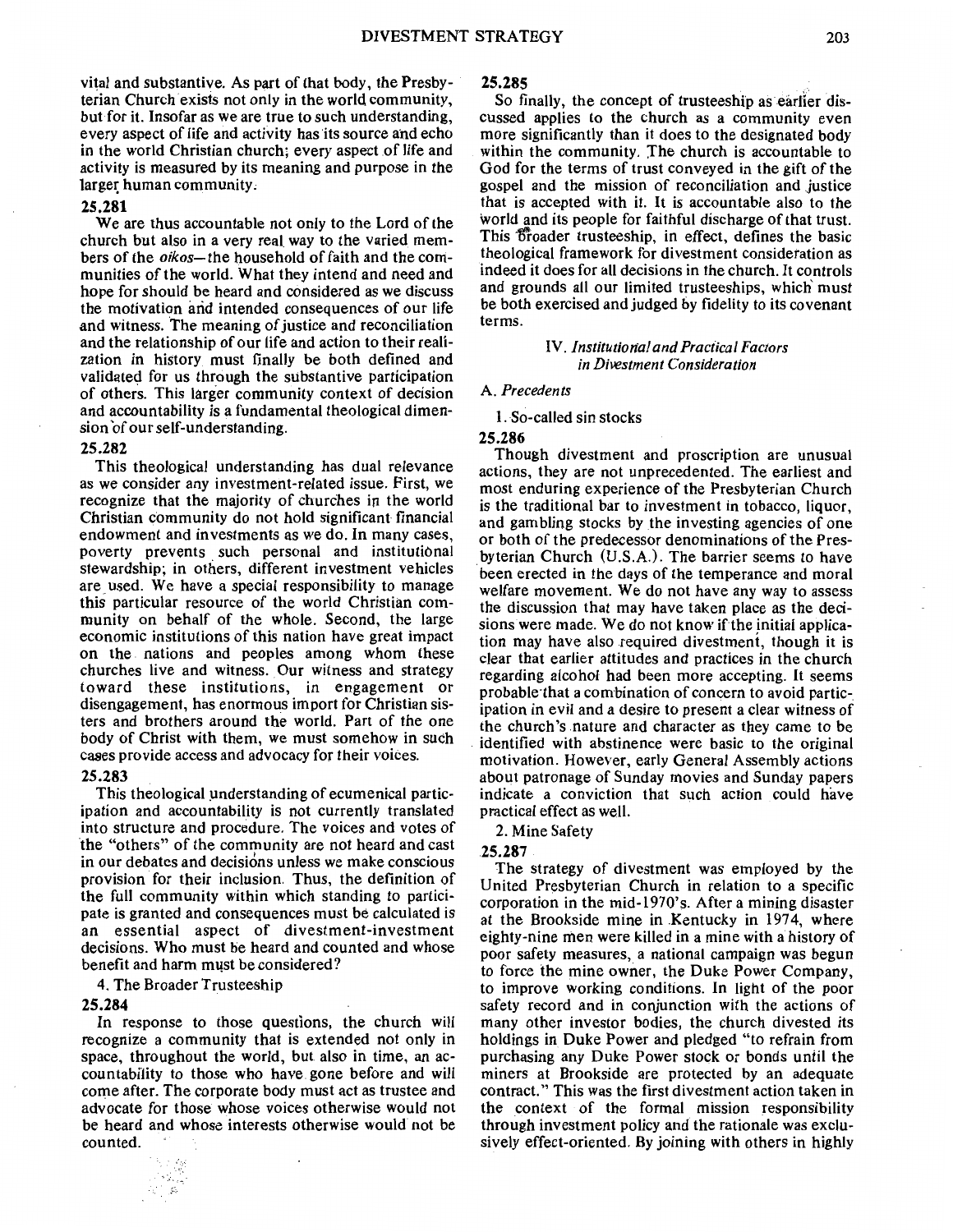publicized divestment action, the church sought to draw attention to the record of D'uke Power's practices and exert pressure to change them.

3. Military-Related Production

# 25.288

The 1971 guidelines for mission responsibility through investment adopted by the United Presbyterian General Assembly included an admonition to "be especially critical of enterprises that use the political process to support increased military spending" as well as those that produce "weaponry whose use does not permit a distinction between civilian and combatant.' Implementing agencies were requested to "look for ways to foster in the economy generally and in individual companies a reduction from the present level of war production." *(Minutes,* UPCUSA, 1971, Part I, pp. 599-600.)

# 25.289

The possibility of divestment in relation to militaryrelated investments was first raised the next year, 1972, when the Committee on Social Responsibility in Investment reviewed a series of proposals concerning the role of firms contracting with the Department of Defense during the Vietnam War. The committee commented that the production of indiscriminate weapons should be challenged and went on to suggest that if an investment committee was not supporting certain resolutions or taking action itself "then it must give serious consideration to the question of divestment."

# 25.290

That "serious consideration" became a reality ten years later when, in response to the 1980 Call to Peacemaking and at the recommendation of the General Assembly Mission Council and its Committee on Mission Responsibility Through Investment, the 194th General Assembly (1982) of the United Presbyterian Church adopted a divestment and proscription recommendation on military-related investment. The action proposed a precise formula for identifying the companies most heavily involved in military production by total dollar volume and as a percentage of sales and those directly involved in nuclear warhead production. Just over twenty corporations were thus listed.

#### 25.291

While no criteria for considering divestment were in existence at that time, it is interesting to note that most of the criteria as recommended in the next section would have been met: The formula was precise, permitting the investment effect to be assessed and the implementation to be clear and consistent; investing agencies were able to assess investment effect in a period of trial application; and the recommendation was debated and approved by General Assembly with advance notice.

# 25.292

The rationale for the divestment action combined the categories of witness and effect. By drawing attention to the issues of the enormous scale of military production, the distortion it introduces in the economy, and the danger of the escalating nuclear arms race, the church hopes to persuade its members and others to support change in the governmental policies that result in these things.

# 4. South Africa

#### 25.293

As in the case of military-related production, the issue of divestment in relation to South Africa was first broached a number of years ago. A 1965 statement on apartheid by the 177th General Assembly· of the United Presbyterian Church:

recognize[d) that American economic involvement, both governmental and private, has been.a significant factor in the stability of the South African economy and therefore in the support of the present apartheid regime; and direct[ed] the Commission on Religion and Race to convene a group of United Presbyterian business [people] and bankers to consid-<br>er the moral implications of economic relationships with South Africa. (Minutes, UPCUSA, 1965, Part I, p. 405.)

#### 25.294

Two years later, the 179th General Assembly (1967) considered the report of the consultation, which outlined a number of ways in which U.S. businesses and banks might help change the situation in South Africa, including withdrawal from involvement there. The General Assembly action goes on to say:

On the other hand, if firms cannot be persuaded to cooperate; we urge The United Presbyterian Church in the United States of America and individual investors to protest by beginning to divest themselves of their holdings in such business enterprises. *(Minutes,* UPCUSA, 1967, Part I, p. 329.)

#### 25.295

This direction was strongly affirmed by the 181st General Assembly (1969), and the 190th Assembly (1978) continued to press for the placement of investments and accounts in financiat institutions whose policies precluded further loans to the government of South Africa and any of its agencies. Twenty-six of the fifty-five shareholder resolutions filed by the United Presbyterian Church from 1974-1982 dealt with South Africa and Namibia.

#### 25.296

While a limited number of universities, churches, and other groups have divested of all or part of their holdings in U.S. firms doing business in or with South Africa, and an even smaller number of U.S. firms have left South Africa, the shareholder resolution strategy has contributed to some improvement in wages and working conditions at U.S.-owned factories, a curtailment of bank loans to the government and sales of products to the South African police and military, and policies of nonexpansion in a number of key industries. These resolutions and other public pressures have also contributed to changes in domestic public policy. regarding exports to South Africa. At the same time, however, according to the 193rd General Assembly (1981), the South African white regime has increased its control over the lives of all its citizens and low-level warfare and sabotage have begun within the borders of South Africa itself.

#### 25.297

Out of this history and context, the specific proposal to consider South Africa divestment arose, fifteen years after the possibility was first raised. The churcb has persistently tried other alternatives. They have had limited effectiveness and offer little hope for future usefulness. The issues posed by South African apar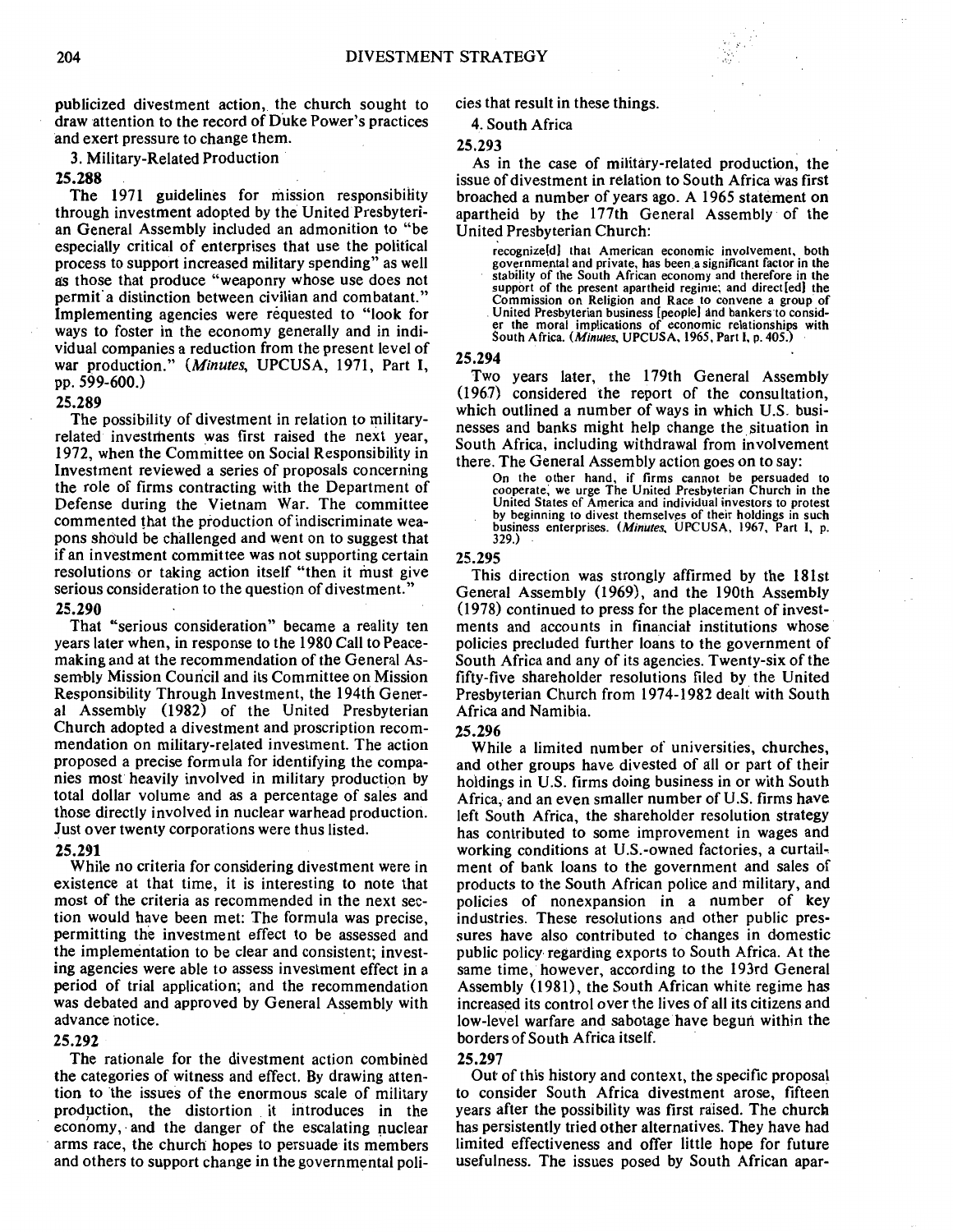theid are "fundamental and the need for change persists and deepens. The General Assembly has asked for consideration of action of a more serious nature.

#### B. *Investment Management Issues*

# 25.298

Though divestment is a potential strategic option for the church in the stewardship of its investments, it obviously does not follow that any particular proposal that may be made is institutionally responsible, pragmatically effective, or theologically and ethically consistent. Each must be analyzed and decided in relation to the potential effects, institutional and social; the issue to which the proposed action is connected; and the terms of a particular divestment proposal. In doing so, the responsibility of those who manage the church's investments and will have to implement the proposal must be kept in mind. In addition to the general considerations involved in trusteeship, discussed earlier, two issues involved in the practical implementation of divestment merit brief discussion.

# 25.299

1. The Problem of Precision-The universe of corporate activity is not only quite large, it is also quite complex. Corporations have licensing agreements with other corporations. They subcontract with other corporations for materials and services. The conglomerate phenomenon has resulted in corporations holding ownership interest in other corporations ranging from partial to complete control of substantial interest.

# 25.300

The number and identity of the corporations involved in a potential divestment will obviously depend upon the definition of the degree of relatedness between a corporation and the particular issue under consideration, be it "business in South Africa" or otherwise. It is impossible to evaluate the potential effect of divestment or investment strategy or to design effective implementation 'without such a definition. Given the complex world of corporate interaction, the precise definition will often act to limit the potential application by criteria that can seem arbitrary. It is important, therefore, for purposes of interpretation, that the proposed formula for any divestment action not only be precise but supported by a well-considered and thoroughly explicated rationale.

# 25.301

2. The Compounding Limit Effect-The strategic need for diversification and flexibility in the day-to-day management of the investment portfolio has been discussed earlier. As was pointed out, some intentional limitations on the universe of possible investment options can be, and in fact have been, adopted without seriously affecting the potential for diversification and flexibility, since the number of "good" options is quite large.

# 25.302

It should be noted, however, that every limitation subsequent to an initial one has a compounded effect, since the overall number from which choice is made has already been reduced. Obviously, at some point, the pool of investment possibilities could become so restricted that the practical possibilities for diversification and flexibility would all but disappear.The compounding effect in practice operates in another way. While the universe of potential investments is quite large, a great many are ruled out at any given time on "quality" considerations. Thus, the universe of potentially desirable investments is always considerably smaller than that of possible investments. Since divestment affects this smaller number, insofar as securities already held have been judged "desirable," the compounding effect of successive limitations is even more dramatic. While this effect does not rule out the feasibility of the divestment strategy per se, it poses significant questions about the frequency with which it can be used and the breadth of definition of any particular proposal (how many securities will be affected each time.)

# C. *Questions of Consequences*

#### . 25.303

In addition to the general issues of means, ends, and effects that surround any ethical decision, there are some that seem particular to the dynamics of investment-divestment.

# 25.304

In the first place, divestment can be called a "one-stone slingshot" in that, as we have noted, its use deprives the church of further access and engagement with the corporate entities involved from its stockholder-owner base. While pressure from outside can be more effective than reform efforts from inside, it certainly is not automatically so. The divestment "stone," once hurled at the corporate Goliath, cannot be effectively recalled if it misses the mark. What if the divestment has no lasting impact on the corporation and is indeed covertly welcomed by a management that has one less disssenting shareholder? That previous shareholder efforts at change have not worked may not be reason to move to less effective measures, even if the church's integrity is strengthened. Therefore, insofar as the motivation for divestment is effect more than symbol, the ethical debate over the relative potential of the "insider" *vs.* "outsider" location must be a very serious one.

#### 25.305

A second factor inevitably influences the discussion noted just above: the "drop in the bucket" issue. Since the securities of the corporation involved are publicly traded, there must always be a willing buyer before the church can divest. Thus, the direct economic effect of . divestment on a corporation is usually nil, though indirect economic effect is certainly possible. It is true that the sudden presence of more sellers than buyers may depress the market price, so that a concerted divestment strategy embraced by a group of investors could conceivably have market price impact. Even so, that lower market price would not exert economic pressure on the corporation either. The economic losers would, in fact, be the divesters; the company would likely benefit (it could repurchase shares at an artificially depressed price). Divestment carries with it the possibili-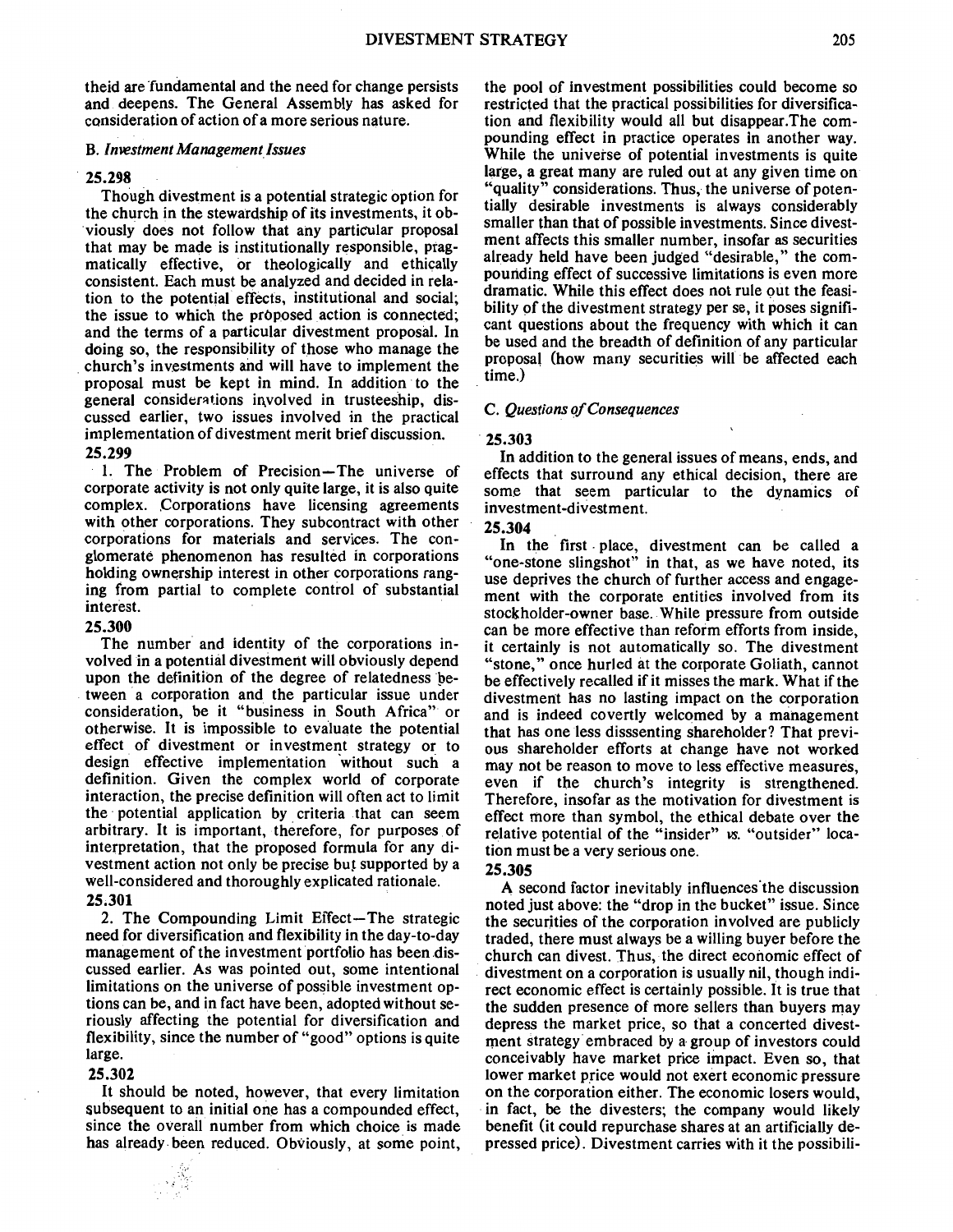ty and, if applied to enough corporations, the probabili- -ty that investment return will be diminished. But given the very large·number of shares publicly held in most corporations potentially affected by any divestment formula, it is unlikely that any "divestment consortium" could ever weaken. the corporation itself by purely economic means—their holdings would still be ·a drop in the bucket.

# 25.306

Thus, again insofar as a desire to affect the policy and behavior of corporations may be the motivation for a divestment proposal, the potential influence almost invariably has to be calculated on other than . direct economic effect grounds. Such potential grounds are real (public opinion, etc.) but are always more difficult to calculate and sometimes more difficult to interpret. In such calculations, we must not neglect the potential effect of the witness and action of church members whose understanding and commitment may be deepened by the corporate witness of the church.

# 25.307

A third set of consequence issues related to divestment arise when the desired change in corporate policy and practice is itself seen as instrumental to change in the larger· social context. These issues could be described as the "murky symbol" or "ambiguous link" syndrome, which has several dimensions. One has been noted above: It is sometimes difficult to explain how divestment of access and power (however minimal and ineffective these may often appear to be) is a better means to the end of corporate change sought than the continued use of the seemingly more direct means already available.

# 25.308

Another dimension of divestment affects its interpretation and meaning. Given the focus on the firm as well as the issue involved, and the number of issues that may be raised by a diversified transnational corporation, divestment may seem imprecise to the point of being misleading. How big is the issue in relation to the corporation? Is the divestment a general repudiation more than a specific effort at reform? Though these are obviously important ethical questions, there is no ready way to determine their answers in an objective way. Power and influence flow in society and its institutions, in varied and complex patterns-some direct and easily visible and some indirect and invisible. A single bribe to a Third World government, for instance, may mean little on a corporate balance sheet, but may yield enormous power on that country and may reveal a corporation's basic orientation in overseas negotiations. But would divestment make that clear?

# 25.309

These same considerations about power and influence apply when the divestment action is meant to have effect on institutions external to the particular corporations. An'example from the church's experience with boycotts will illustrate this point. When agencies of the church voted to hold no meetings in states that had not ratified the Equal Rights

Amendment, the effect hoped for was that the hotel, restaurants, Chambers of Commerce, etc. would exert influence on the legislatures of those states to approve the amendment. Possible divestment in relation to South Africa is proposed by many on the basis that it will hasten the end of the official governmental policy and practice of apartheid. In the assessment of the potential effectiveness of such a strategy, two issues are significant': (1) how divestment does or does not influence the corporation to make the desired change and (2) how the corporate change is realistically related to the possibility of change in the structurally indepen dent government or institution. Business corporations protest that they have no authority in relation to legislatures and foreign governments. Given the true dynamics of power in society this is rarely the case, but the absence of direct cause and effect relationship makes the ethical and pragmatic calculations more complex and more difficult to interpret to those who instinctively seek direct means-ends patterns.

*•'·'!* 

#### 25.310

A fourth set of consequential considerations can be called "the family fallout." Quite simply, a divestment decision will invariably affect corporations in which Presbyterians have direct participation-as managers or workers or shareholders. The divestment decision, as we have noted, carries an implicit judgment on the affected corporations: Their operations are not only deemed to be at basic variance with the values and objectives of the church but also beyond the reach of normal shareholder initiatives. These judgments are very often not shared by Presbyterians in the corporate structures affected and sometimes are actively opposed. These Presbyterians will often feel that the church's judgment on the corporation is a personal judgment on their vocational involvement with the corporation. While it is true that such challenge is a part of being and belonging in the community of faith, the church will need to consider both the potential for internal conflict and the time and resources that will be needed for internal interpretation in its calculation of the consequences of any divestment decision.

#### 25.311

The thurch should anticipate the need and plan for special assistance to the members and ministers who are confused and offended by a divestment decision and the pastors and presbyteries that minister to them. This is not a matter of interpretation and defense to critics; it is a matter of pastoral integrity. The pastoral opportunity is not only a "cost" in the calculation of consequences; it is a "benefit" as well. The occasion for struggling together over the issues of faith and witness very often leads to deeper understanding and commitment.

Appendix A [For Assembly action, see pages 58, 59.] INTERIM STATEMENT THE COMMITTEE ON MISSION RESPONSIBILITY THROUGH INVESTMENT OCTOBER 1983

I. Introduction